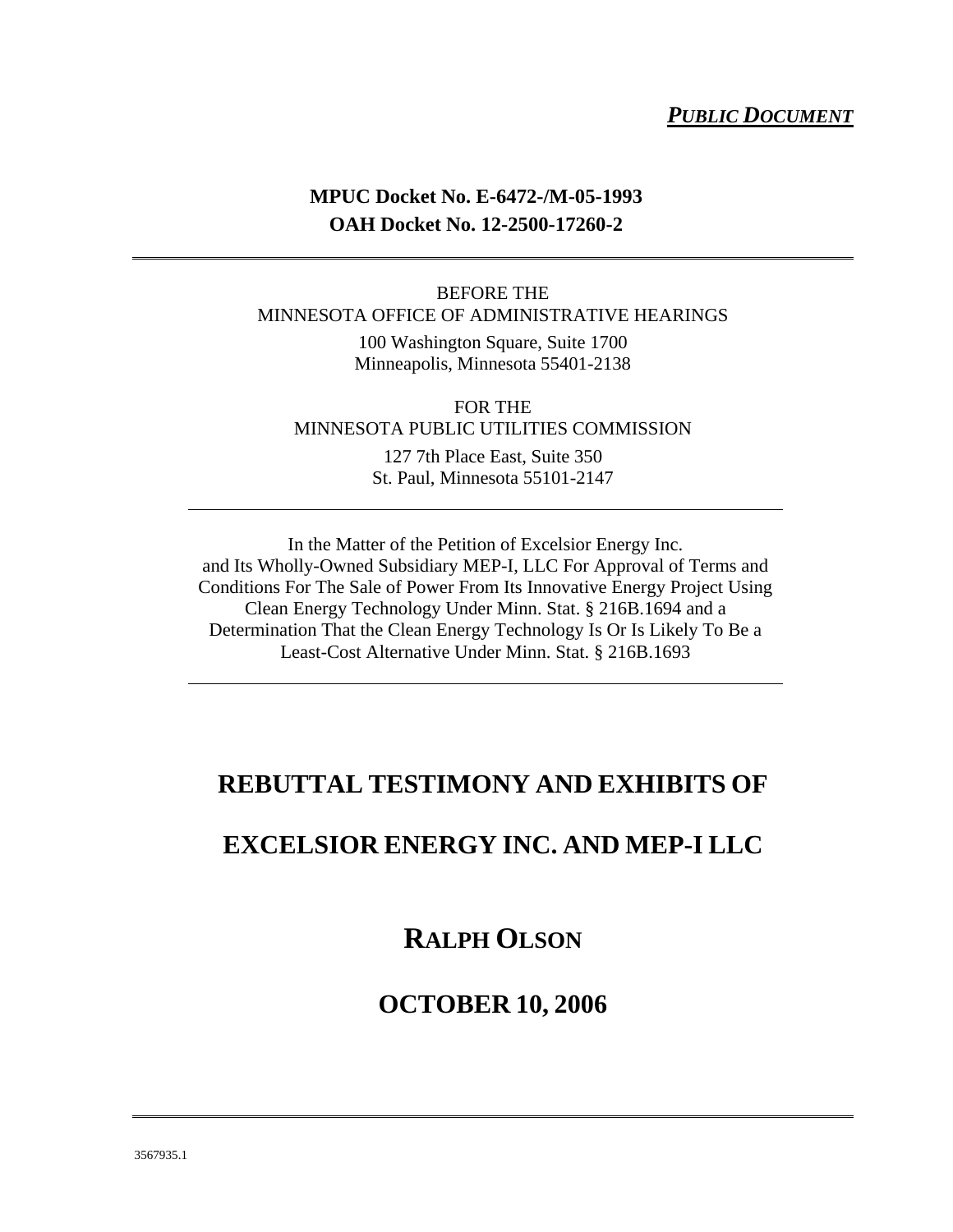| $\mathbf{1}$   |              | <b>EXCELSIOR ENERGY, INC.</b>                                                          |
|----------------|--------------|----------------------------------------------------------------------------------------|
| $\overline{2}$ |              | BEFORE THE MINNESOTA PUBLIC UTILITIES COMMISSION                                       |
| 3              |              | PREPARED REBUTTAL TESTIMONY OF                                                         |
| $\overline{4}$ |              | <b>RALPH OLSON</b>                                                                     |
| 5              | Q            | Please state your name and business address.                                           |
| 6              | $\mathbf{A}$ | My name is Ralph Olson. My business address is Marston and Marston,                    |
| 7              |              | 9656 Blake Place, Edmonds, WA 98020.                                                   |
| 8              | Q            | Have you previously provided testimony in this proceeding?                             |
| 9              | $\mathbf{A}$ | No.                                                                                    |
| 10             |              | <b>SCOPE AND SUMMARY</b><br>I.                                                         |
| 11             | Q            | What is the purpose of your Rebuttal Testimony in this proceeding?                     |
| 12             | $\mathbf{A}$ | The purpose of my rebuttal testimony is, on behalf of MEP-I LLC and Excelsior          |
| 13             |              | Energy Inc. (collectively "Excelsior"), the developers of the Mesaba Energy Project    |
| 14             |              | (the "Project"), to respond to the Direct Testimony and Schedules of Xcel energy, Inc. |
| 15             |              | ("Xcel") witness Patrick J. Panzarino and Minnesota Power ("MP") witnesses Dwight      |
| 16             |              | D. Anderson and Thomas D. Crowley. In particular, I will respond to the following      |
| 17             |              | issues raised by these witnesses:                                                      |
| 18             |              | benefits of fuel flexibility;<br>1.                                                    |
| 19             |              | supply of petroleum coke; and<br>2.                                                    |
| 20             |              | fuel transportation capacity and competition.<br>3.                                    |
| 21             | Q            | What general observations do you have with respect to the concerns raised by Xcel      |
| 22             |              | and MP in this proceeding?                                                             |
| 23             | $\mathbf{A}$ | Excelsior Energy Inc has selected the Mesaba Energy Project which, through its         |
| 24             |              | gasification technology, is suitable for a wide range of fuel feed stocks. The Mesaba  |
|                | 3561563      |                                                                                        |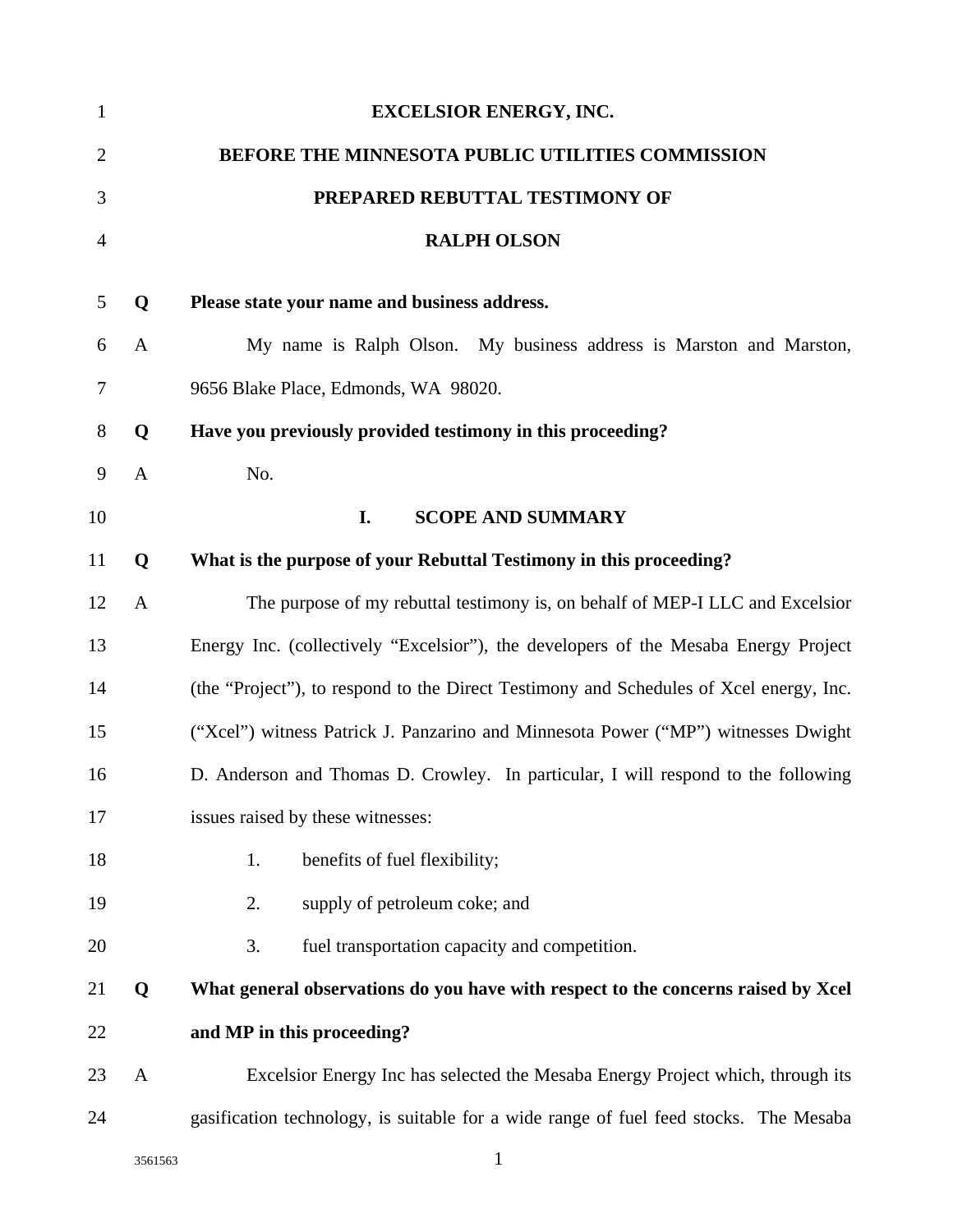1 Energy Project can access fuel sources from multiple coal basins or supply sources. 2 The preferred site will further allow the delivery of these fuels by multiple delivery 3 modes, including rail service by two major rail systems and by truck. The optionality 4 created by this inherent fuel supply and transportation diversity allows for fuel supply 5 contracting options that should minimize the fuel supply cost to the Project and allow 6 for a contracting strategy that can incorporate hedging, a ladder of supply contracts of 7 varying terms and supply quantities and spot market access. At a minimum, the Project 8 should have a fuel supply cost that is equal to the fuel supply costs of other regional 9 fossil fueled power plants operated by NSP and Minnesota Power. The optionality 10 available to Mesaba Energy Project should allow for fuel mixes that are lower in overall 11 cost than these regional suppliers over the long term.

12 The Mesaba Energy Project, scheduled for operation in 2011, will be able to 13 take advantage of the changing coal, petroleum coke and rail transportation markets. It 14 is not feasible or prudent to expect the Project to sign contracts for long-term supplies 15 of either fuel or transportation 5 to 6 years in advance of project operation (when the 16 Power Purchase Agreement has not been concluded). As a potential new market for a 17 broad range of fuel and new transportation revenues, the Mesaba Energy Project will be 18 able to exercise negotiating power in the marketplace that older, existing power plants, 19 that are captive to a single transporter and a narrow range of fuel specifications, cannot 20 expect. The fact that Excelsior has taken prudent steps to ensure that it can implement 21 an aggressive fuel supply plan and strategy by maximizing its alternatives will allow the 22 Mesaba Energy Project to offer a long-term fuel supply contracted at a hedged, 23 predictable cost.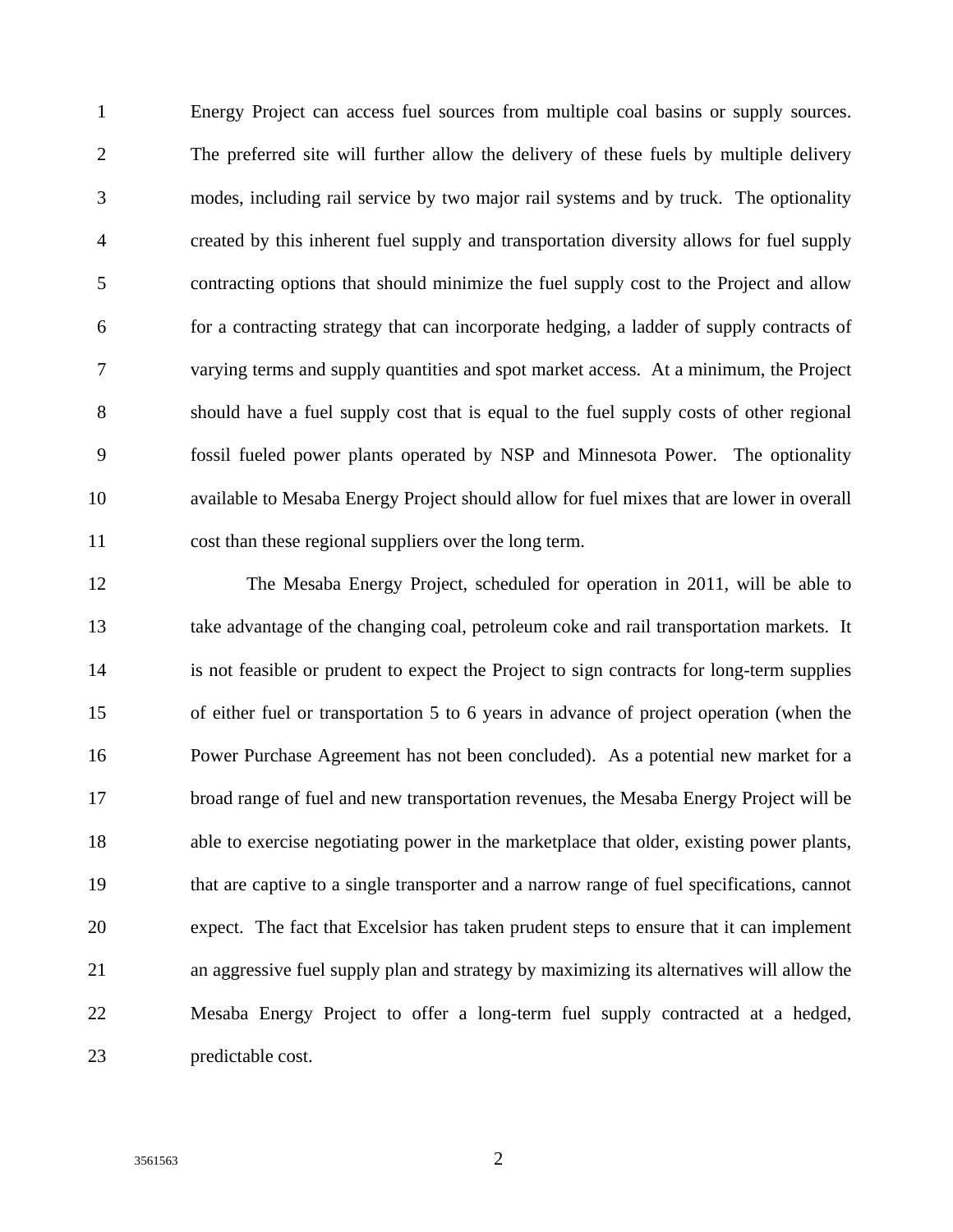#### 1 **Q What background and experience do you have to make such observations?**

2 A I have a Bachelor of Science in Chemical Engineering, a Master of Science in 3 Nuclear Engineering and a Certificate in Business Administration from the University 4 of Washington in Seattle, Washington. I have also completed advanced studies toward 5 a PhD in Nuclear Engineering at the University of Washington. I am retired from Puget 6 Sound Energy where I was Director of Energy Supply. As Director of Energy Supply I 7 was responsible for Puget's long term energy supply, including coal fueled generation, 8 natural gas and electrical supply contracts from a number of sources including long 9 term hydro-electric sourced contracts. The responsibility for coal fueled supply 10 included managing Puget's ownership, operation, maintenance, fuel supply and contract 11 output rights and interests in the Colstrip Power Project and the Centralia Steam 12 Electric Plant. The Centralia Steam Electric Plant purchased coal from the PRB to 13 supplement local sub-bituminous coal. I was personally responsible for all fuel supply 14 issues at Colstrip 1&2 and served for a number of years as the Chairman of the Colstrip 15 3&4 Fuel Subcommittee and as Owner's Representative to the Ownership and 16 Operating Committees of all units. The Colstrip Project consumed approximately 10 17 million tons per year of NPRB coal. Small quantities of petroleum coke, sourced from 18 a local refinery, were burned at Colstrip Units 1&2 for combustion test purposes. Since 19 my retirement from Puget Sound Energy in 2003 I have worked for Marston & Marston 20 as a Senior Consultant. My areas of practice, nationally and internationally, have 21 included coal supply contracts, coal supply development and coal gasification studies. 22 My resume is attached as Exhibit RO-1.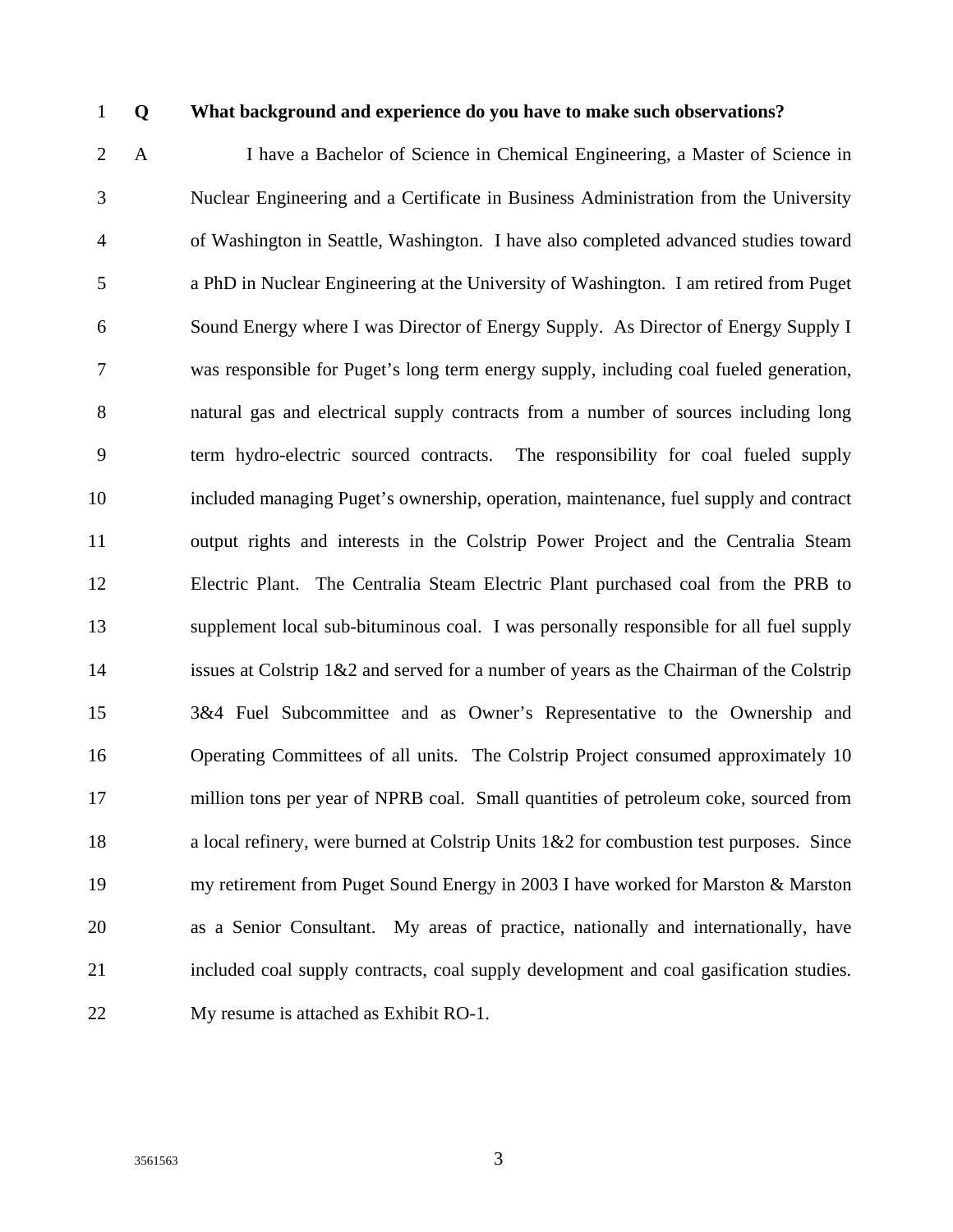| $\mathbf{1}$   |              | <b>Fuel Flexibility</b><br>I.                                                              |
|----------------|--------------|--------------------------------------------------------------------------------------------|
| $\mathbf{2}$   | Q            | Do you agree with Mr. Panzarino's claim that Fuel Switching will not provide a             |
| $\mathfrak{Z}$ |              | meaningful hedge for the Mesaba 1 Project?                                                 |
| $\overline{4}$ | $\mathbf{A}$ | No. The Project's ability to fuel switch will allow both for aggressive contract           |
| 5              |              | negotiation for fuel and transportation as well as the ability to implement short term     |
| 6              |              | strategies for actual fuel switching utilizing the spot market and contact flexibility. By |
| 7              |              | having the capability to implement fuel switching, the Mesaba Energy Project will be       |
| $8\,$          |              | able to control fuel costs in a way that many fuel dependant industries, including the     |
| 9              |              | pulp and paper industry, have depended on to limit fuel costs.<br>Based on my              |
| 10             |              | understanding of the E-Gas technology, it is suitable for western sub-bituminus coal as    |
| 11             |              | well as blends with petroleum coke and also can be used for bituminous coal. As a          |
| 12             |              | result, the Project has an inherent advantage because its fuel switching is an actual      |
| 13             |              | capability of its IGCC technology allowing it to realize these benefits. Because not all   |
| 14             |              | fuel costs are linked – for instance high sulfur petroleum coke price is not directly tied |
| 15             |              | to low sodium, low sulfur coal price $-$ it should be possible to utilize the design       |
| 16             |              | capability of the Mesaba Energy Project to deliver a hedged fuel supply. The fuel          |
| 17             |              | flexibility will also allow for timely and appropriate contract acquisitions to minimize   |
| 18             |              | volatility and fuel cost.                                                                  |
| 19             |              | II. Petroleum Coke.                                                                        |
| 20             | Q            | What is your response to Mr. Panzarino's statement that he does "not believe that          |
| 21             |              | Mesaba 1 LLC will be able to enter into long-term agreements for petroleum coke            |
| 22             |              | and as such, prices will reflect this volatility?"                                         |
| 23             | $\mathbf{A}$ | Mr. Panzarino's belief is unfounded and speculative. The depletion of light                |
| 24             |              | sweet crude petroleum as a feedstock for the refining industry has caused a significant    |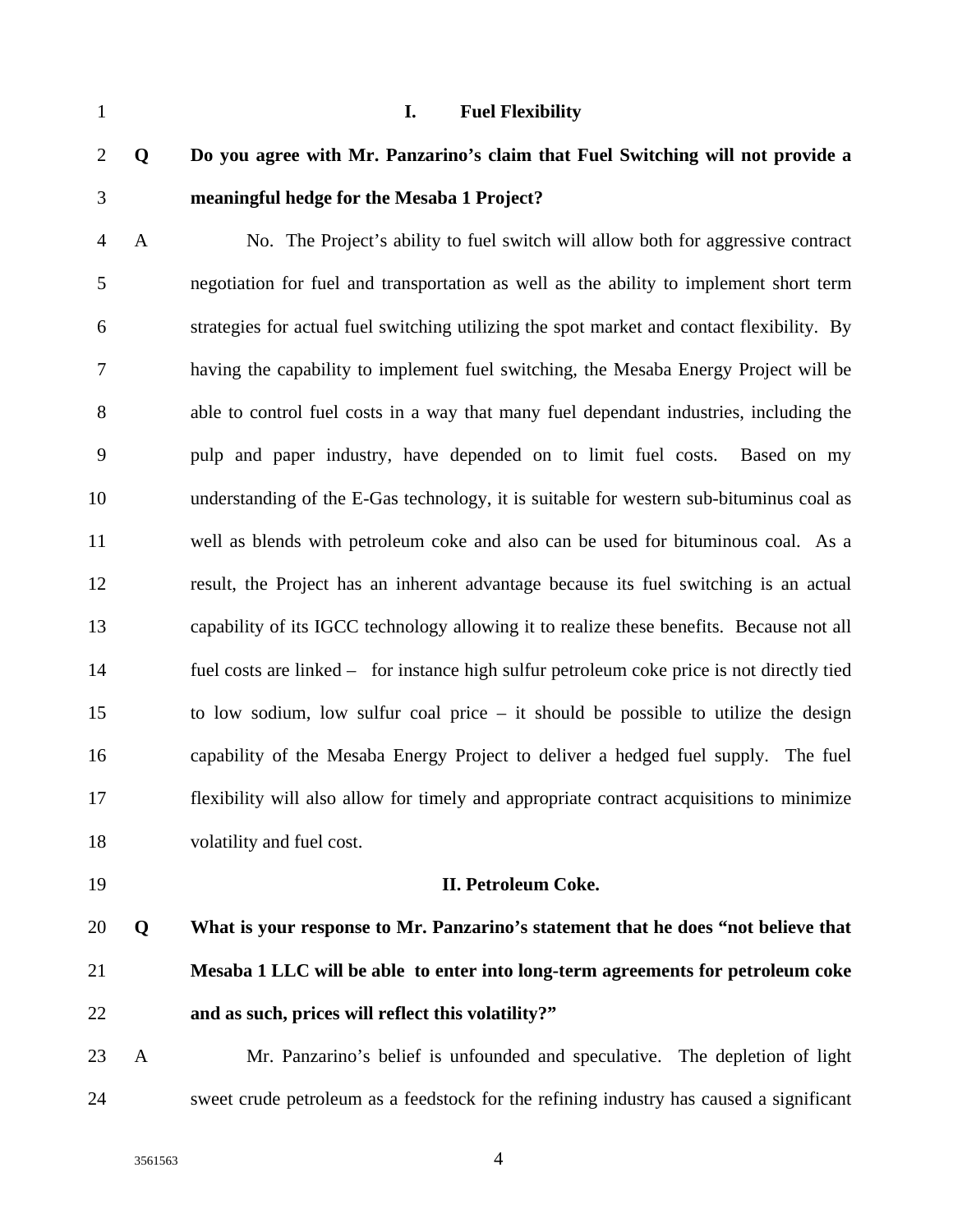1 increase in the number of coking facilities to be added to existing U.S. refineries to 2 allow them to process heavy crudes from western Canada and medium crudes from the 3 deepwater U.S. Gulf. The announced capacity additions for U.S. cokers planning to use 4 Canadian crudes for the period 2006 through 2010 exceed 15,000 Mt/day. *See* Argus 5 Petroleum Coke, May 9, 2006 Pg 8, Attached as Exhibit RO-2. Additional coker 6 capacity is planned for development of the tar sands industry in northern Alberta. The 7 coke produced from these facilities has a typical sulfur content of 6.5% and, as a result, 8 has a more limited market which in turn causes it to have less price volatility than low 9 sulfur coal. For example, SO2 adjusted, Btu Values of Coke and Coal delivered US 10 Power Trading Hub Cinergy, for April 05-April 06, are Coal \$3.57-\$6.75 per mmBtu; 11 Coke \$3.20-\$4.12 per mmBtu. The economic benefit of having the ability to fuel 12 switch and burn petroleum coke is well known to Xcel Energy as they were the number 13 10 consumer of petroleum coke in the U.S. in 2005 at 222,000 short tons. With the 14 likely surplus of petroleum coke on the regional North American market, the Mesaba 15 Energy Project should be able to contract, for short, intermediate and long term periods, 16 for adequate, low cost supplies of petroleum coke.

17 **Q How do you respond to MP witness Anderson's claims that there is a finite supply**  18 **of petroleum coke so that prices will increase if the Mesaba Energy Project uses**  19 **this fuel at its facility?** 

20 A As noted above, the supply of petroleum coke is not finite and is expected to 21 grow significantly. As a result, petroleum coke will be an excellent low cost fuel 22 allowing the Mesaba Energy Project to minimize fuel costs by utilizing petroleum coke 23 as an alternative or supplement to coal when market conditions dictate.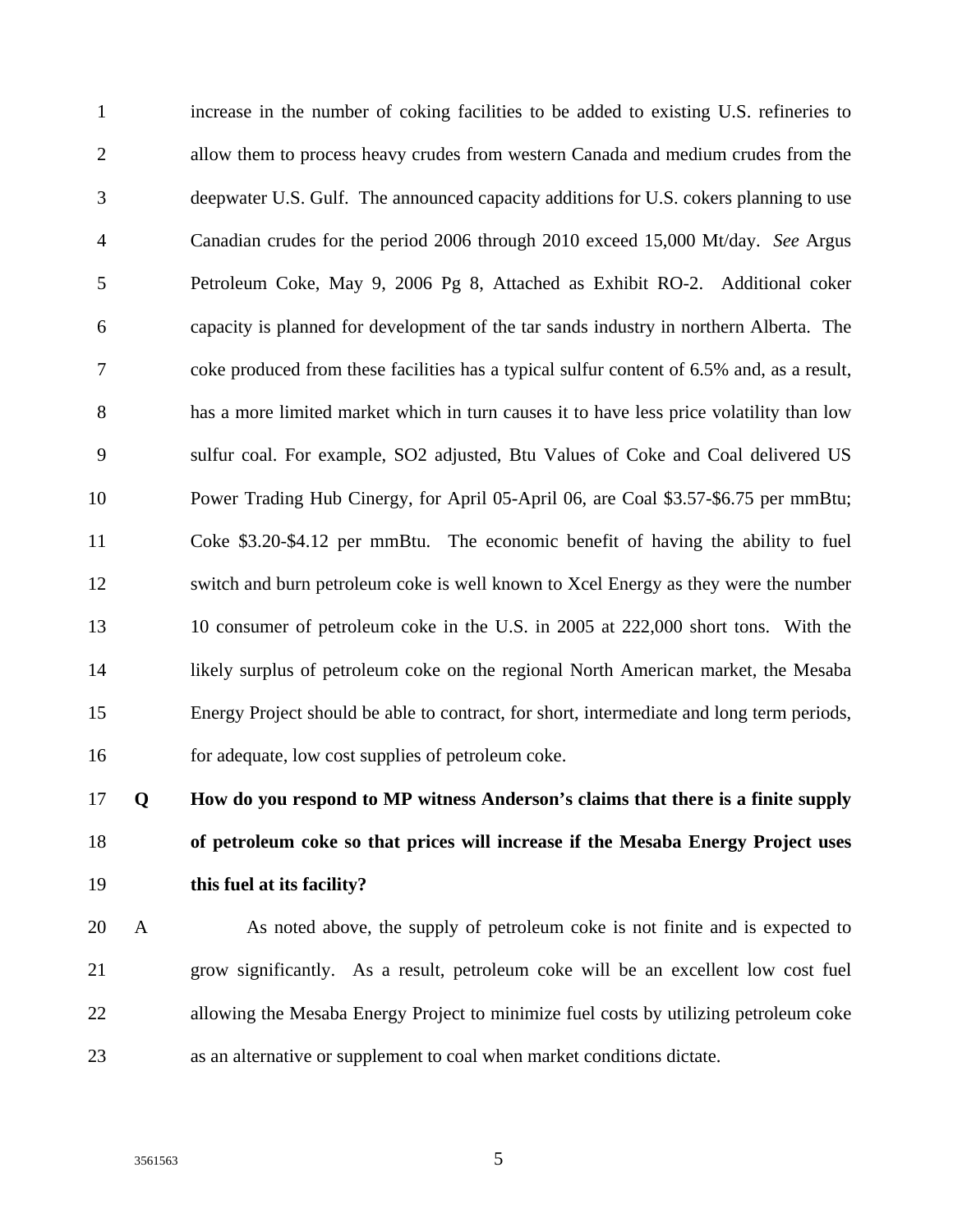| $\mathbf{1}$   |              | <b>III.</b> Fuel Transportation.                                                         |
|----------------|--------------|------------------------------------------------------------------------------------------|
| $\overline{2}$ | Q            | Mr. Panzarino makes the claim that "short term rail service is not guaranteed,"          |
| 3              |              | what is your response?                                                                   |
| $\overline{4}$ | $\mathbf{A}$ | There is some foundation for Mr. Panzarino's claim since the current Class 1             |
| 5              |              | railroads in the U.S. are undergoing a significant capital expansion program to improve  |
| 6              |              | service and remove constraints on their systems. The most significant constraints on the |
| 7              |              | transportation system from the Powder River Basin exist on the trackage serving the      |
| 8              |              | Southern PRB ("SPRB"). The magnitude of the transportation issues in the SPRB do         |
| 9              |              | not exist on the northern rail corridor serving the reserves and mines in northern       |
| 10             |              | Wyoming and Montana, despite the unfounded assertion of MP addressed below. In the       |
| 11             |              | past the railroads have shown a willingness to make spot transportation agreements       |
| 12             |              | when surplus capacity exists, which is expected by the time the Project comes on line in |
| 13             |              | 2011. Because Mesaba Energy Project represents new, incremental revenue to the           |
| 14             |              | railroads, the inherent fuel switching capability should allow for both short term and   |
| 15             |              | flexible longer term transportation contracting.                                         |
| 16             | Q            | How do you respond to Mr. Panzarino's claim that the Mesaba Energy Project's             |
| 17             |              | fuel plan is limited with respect to deliveries of PRB coal?                             |
| 18             | $\mathbf{A}$ | Mr. Panzarino's claim is again unfounded and speculative. The current Class 1            |
| 19             |              | railroads serving the PRB have experienced service disruptions and constraints on the    |
| 20             |              | line serving primarily the SPRB. These railroads are undergoing a significant capital    |
| 21             |              | expansion program to help solve these issues and increase the transportation capacity    |
| 22             |              | out of the mines in the PRB. The northern route has experienced less congestion than     |
| 23             |              | the central route and as such it is expected that this corridor will continue to provide |

24 adequate delivery capacity to allow for contract and spot deliveries when the plant is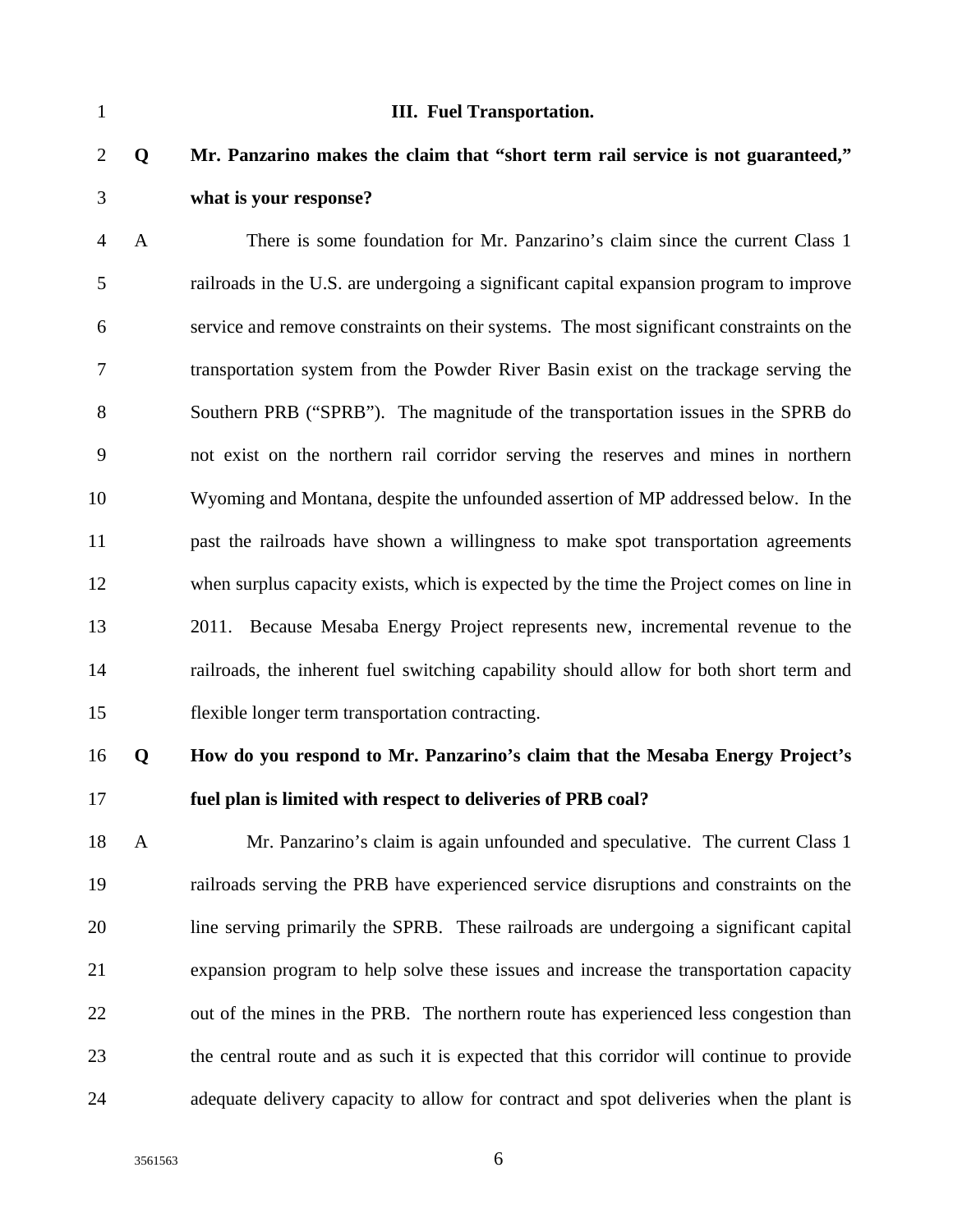1 placed in operation. With a combination of an upgraded delivery system from the 2 SPRB and an adequate delivery system from the NPRB, rail capacity should exist to 3 allow for implementation of a cost effective fuel switching program to help control cost 4 volatility.

### 6 **to deliveries of eastern coal?**

5 **Q Do you agree with Mr. Panzarino that Mesaba I's fuel plan is limited with respect** 

7 A. No. The Project's fuel plan includes supplies of eastern coal, primarily from the 8 Illinois Basin, as an option that, like the other options in the fuel plan, would be 9 available to exercise when and if the economics favored it. The availability of potential 10 options increases the likelihood that a cost effective fuel supply source with limited 11 volatility can be implemented.

#### 12 **Q Mr. Panzarino claims that a long term fuel transportation agreement would**  13 **improve deliverability and reduce fuel volatility, do you agree?**

14 A No, because at this point in the long term fuel and transportation price cycle, and 15 without taking into account the many options which are available to the Mesaba Energy 16 Project for development and implementation of a long term fuel plan, any long term 17 fuel transportation agreement would likely result in an unnecessarily high delivered 18 price for fuel. This is assuming that a long term transportation agreement can be 19 obtained. It has been demonstrated in the past, and indeed the present, that all 20 commodities, including energy and transportation, have price cycles. It appears that the 21 cycles have just peaked on these prices and may be heading down. While it is always 22 possible to eliminate volatility by paying a high price, it has also been shown that 23 having a long term contract does not guarantee a stable price. Recently the airlines have 24 found out that timing is everything in hedging fuel prices. United Airline hedged its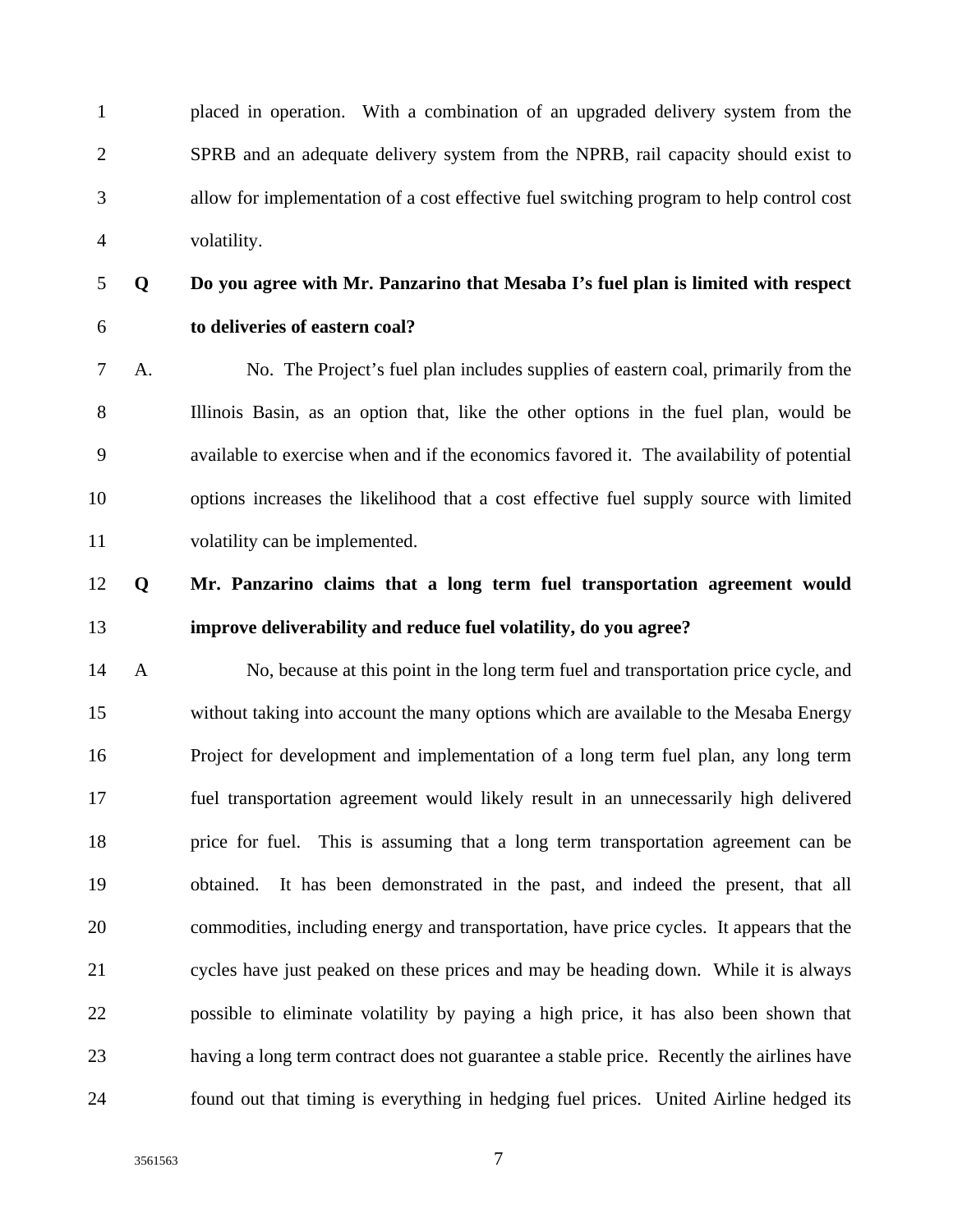1 fuel prices in Q3 of 2006, just before the price of jet fuel started dropping and as a result 2 have paid more than market price. *See* Airline Fuel Hedging, attached as Exhibit RO-3. 3 Having real alternatives is a better way to control volatility.

4 **Q Do you agree with Mr. Panzarino's claim that long term purchase and**  5 **transportation agreements will be required to obtain the best prices, manage**  6 **volatility, and ensure reliable deliveries?** 

7 A No. The fuel supply diversity inherent in the Mesaba Fuel Supply Plan will 8 allow for aggressive negotiation of the best available fuel supply, which may include 9 long-term but flexible supply agreements that allow for response to market conditions 10 and take advantage of price reductions in project acceptable fuels. I feel that this is the 11 best way to obtain the best fuel cost, manage volatility and ensure reliable deliveries.

**Q Do you agree with Mr. Panzarino's claim that given the infrastructure required for delivery of solid fuels, coupled with the current and expected continued constraints on delivery and volatile fuel prices, Mesaba 1 LLC's plan results in significant price risk and volatility?** 

16 A No. The principal transportation constraints today on Class 1 railroads out of 17 the PRB occurred on the main rail lines from the SPRB. The railroads are making great 18 strides to remove these transportation constraints by adding new trains and staff and 19 upgrading trackage. As utilities have rebuilt inventories in 2006 and with the potential 20 of a mild winter, it is expected that transportation and fuel price volatility will be 21 dampened on the short term. On the longer term, the EIA forecasts that rail rates will 22 peak in 2010 and will then fall to 2.2 per cent above 2004 levels in 2030. *See* EIA 23 Annual Energy Outlook 2006 page 100, attached as Exhibit RO-4. As transportation 24 constraints are relieved, increased competition among fuel suppliers and transportation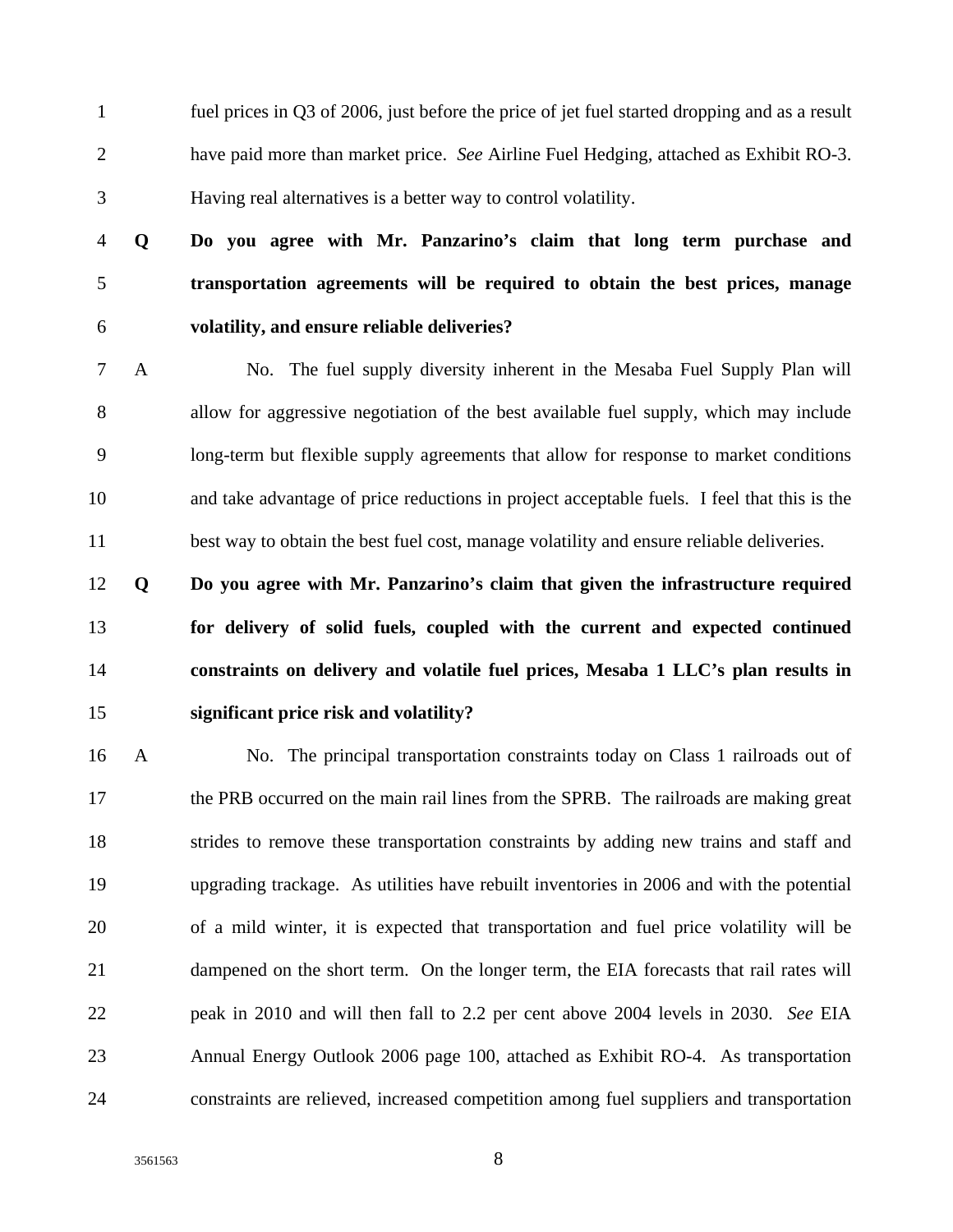1 providers should allow Mesaba Energy Project to manage its fuel supplies to minimize 2 price risk and volatility.

#### 3 **Q What is you response to Mr. Panzarino's claim that the limited number of rail**  4 **suppliers has led to price volatility?**

5 A The recent price volatility can be attributed to a number of causes, including 6 shipping constraints and high energy prices in general caused by a number of factors. 7 As noted above, the current constraints are expected to be resolved. In addition, a new 8 railroad has been proposed that will access the coal reserves in the Northern PRB. 9 When constructed, this railroad, the Dakota, Minnesota and Eastern ("DM&E"), will 10 increase access to PRB reserves in the Wyoming and Montana and should increase 11 competition. In fact, the DM&E may provide another transportation option for the 12 Mesaba Energy Project if DM&E can interchange with the CN which will have access 13 to the Project. The existence of additional fuel supply options, including delivery of 14 petroleum coke by truck haul from regional oil refineries and rail haul from the US and 15 significant supplies in Canada, should allow the Mesaba Energy Project to control price 16 volatility and help manage increases in its overall fuel cost.

#### 17 **Q How do you respond to Mr. Panzarino's claim that the UP is currently operating**  18 **under an embargo that affects its ability to take on new business.**

19 A The Union Pacific is currently operating under a number of system embargos, 20 including an embargo on shipments from the SPRB. The current UP embargo on 21 shipments of coal from the SPRB, that was put into place on July 13, 2006, is for a 22 12-month duration and the embargo period expires on July 13, 2007. The cause of the 23 embargo is due to track conditions and is anticipated to be lifted when current system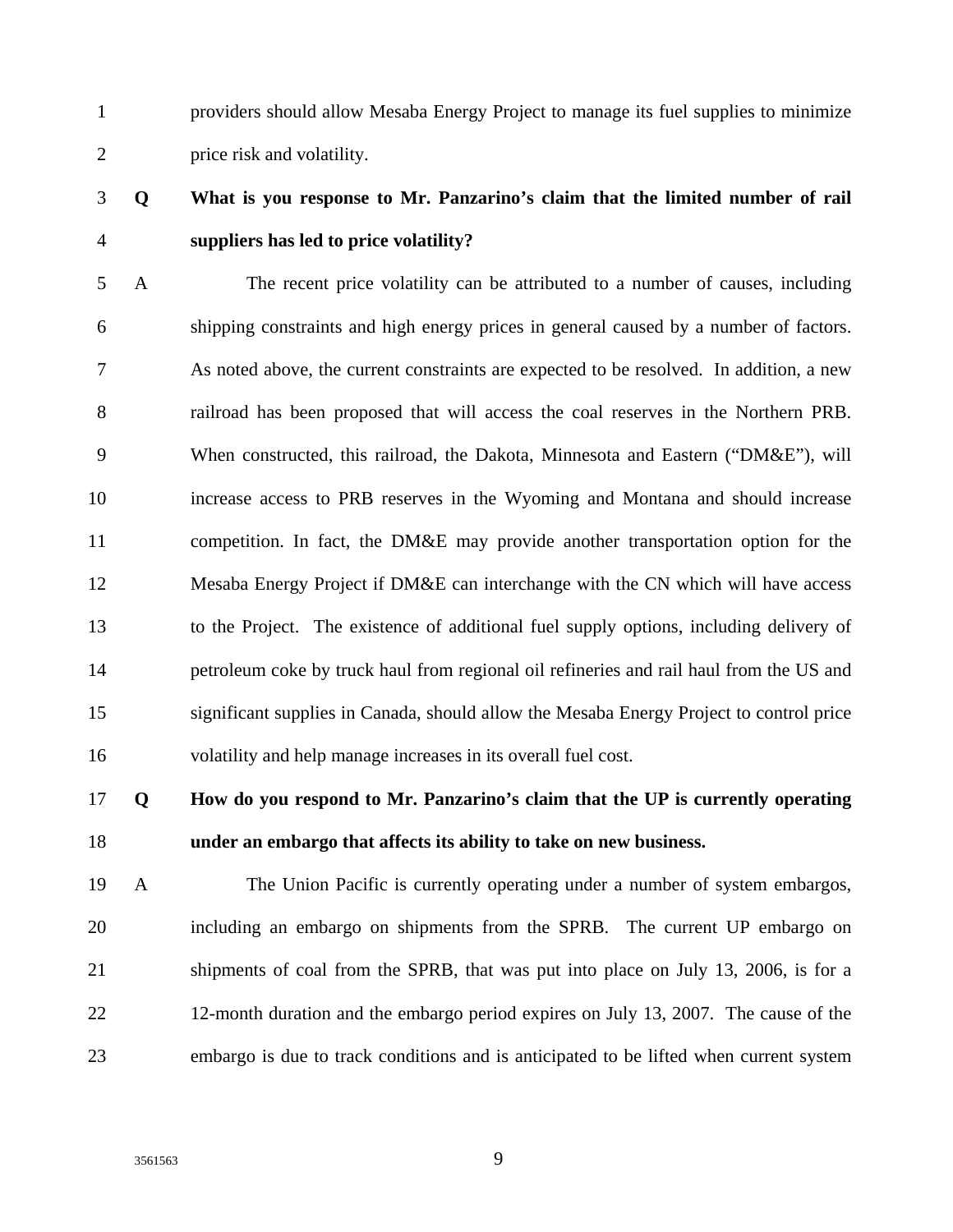1 upgrades are put into place. It is not anticipated that this particular embargo will be a 2 long term issue. *See* UP SPRB Embargo, attached as Exhibit RO-5.

### 3 **Q What is your response to Mr. Panzarino's statement that due to the UP embargo**  4 **and the costs associated with a UP and CN route, that the BNSF is the only option,**  5 **possibly exposing Mesaba 1 LLC to onerous transportation costs and terms?**

6 A As stated above, the UP embargo is anticipated to be resolved as current system 7 upgrades are put into place. In addition, as MP demonstrated in its successful 8 negotiations with the BNSF in 2001, even the potential for competition over the UP and 9 CN resulted in a very successful negotiating strategy, and as Don Shipper, Minnesota 10 Power Chief Operating Officer said at the time: "Over the next several years, this new 11 agreement will provide ongoing stability in our fuel delivery costs. In addition, this 12 contract will keep our generating plants competitive in the wholesale energy market." 13 A copy of MP Press Release is attached as Exhibit RO-6. As trackage constraints are 14 relieved by the UP, this delivery option will be of increasing importance in reducing 15 fuel price volatility. It should be noted that the source of coal transported by the BNSF 16 for MP under this transportation agreement is from the NPRB, a supply area not served 17 by the UP and CN. However, the potential for increased source and transportation 18 diversity assisted MP in its successful negotiations.

#### 19 **Q How do you respond to Mr. Panzarino's implication that the current constraints**  20 **on rail shipments from the Power River Basin by the BNSF and UP will continue?**

21 A First, the constraints are being resolved. Second, no industry, especially a 22 capital intensive one, wants to install more capacity than they can sell in the market 23 place. However, each market player will want to maximize its revenue for capacity it 24 has installed to meet its anticipated market demand. To the extent that any competition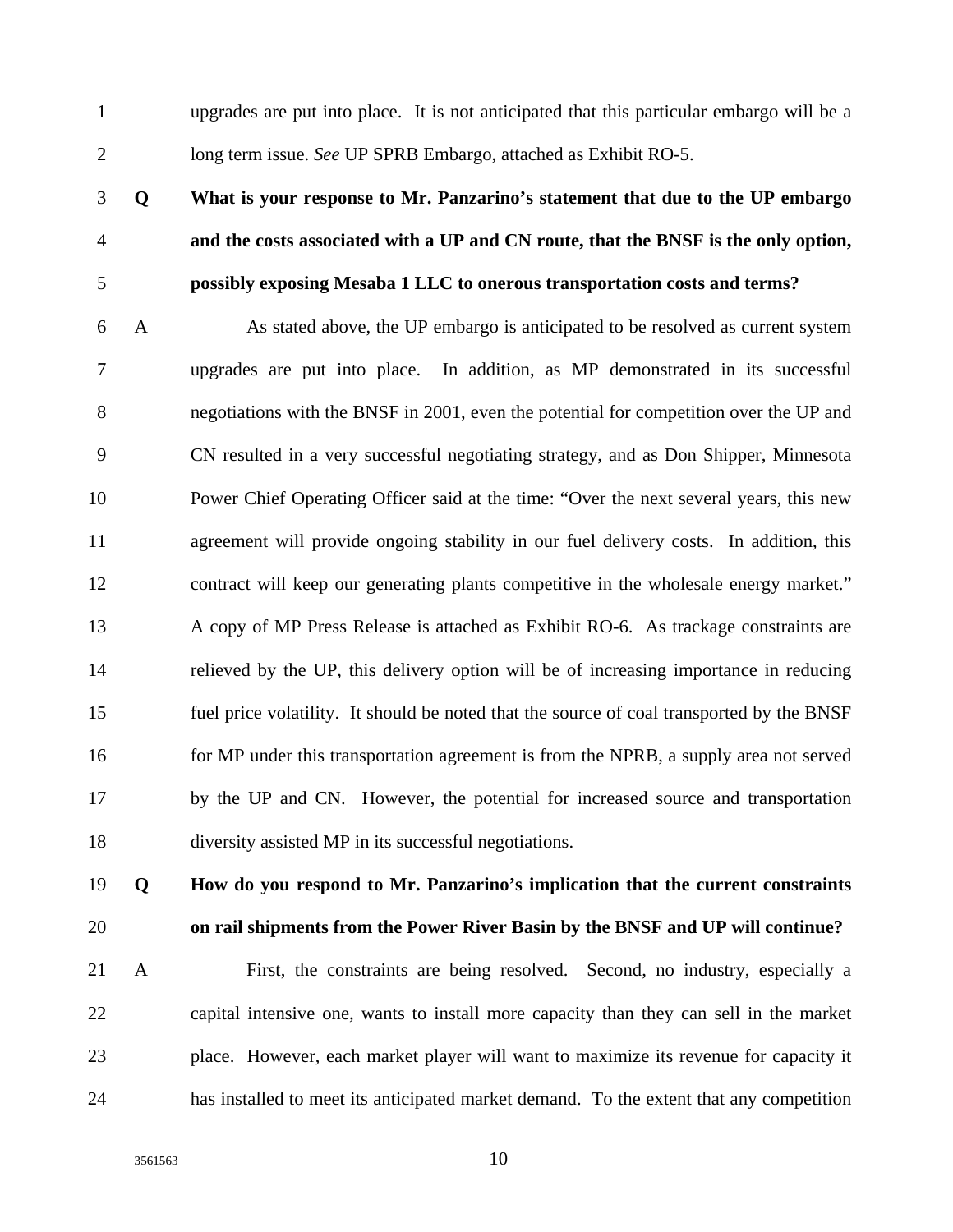1 exists in the transportation market, having access to such competition is recognized by 2 all market players as better than being captive to one provider. Xcel admits that having 3 access to two rail carriers is advantageous for siting a power plant in its November 23, 4 2005 Base Load Development Process Study Options Report ("Xcel Baseload Report") 5 on page 10 as a part of its assessment of various self build sites. A Copy of the Xcel 6 Baseload Report is attached as Exhibit RO-7.

**Q Do you agree with Mr. Panzarino's claim that, given the necessary infrastructure coordination associated with delivering Illinois coal to the Mesaba Unit 1, it is doubtful that this approach would be commercially viable absent long-term contracts with the various suppliers?** 

11 A No. At this point in the development of the fuel supply plan for Mesaba Unit 1, 12 Illinois coal is another potential option. Access to Illinois Basin coal will increase the 13 options that are available and cause other possible suppliers in the negotiation process 14 to be uncertain as to the extent of the Projects real options and costs. Having access to 15 as many options as possible, especially at no cost, increases the negotiation power of the 16 Mesaba Energy Project. Should a least cost option for a fuel supply from the Illinois 17 Basin develop during the life of the Project, it will be possible to implement an Illinois 18 Basin fuel strategy due to the project design and then available transportation 19 infrastructure.

### 20 **Q How do you respond to Mr. Panzarino's claim that Mesada Unit 1 will likely find**  21 **that it is unable to fully use the fuel-switching capabilities of Mesaba Unit 1 as it**  22 **will be necessary to commit to a fuel source and delivery services on a longer term**  23 **basis to obtain reliable service and predictable prices?**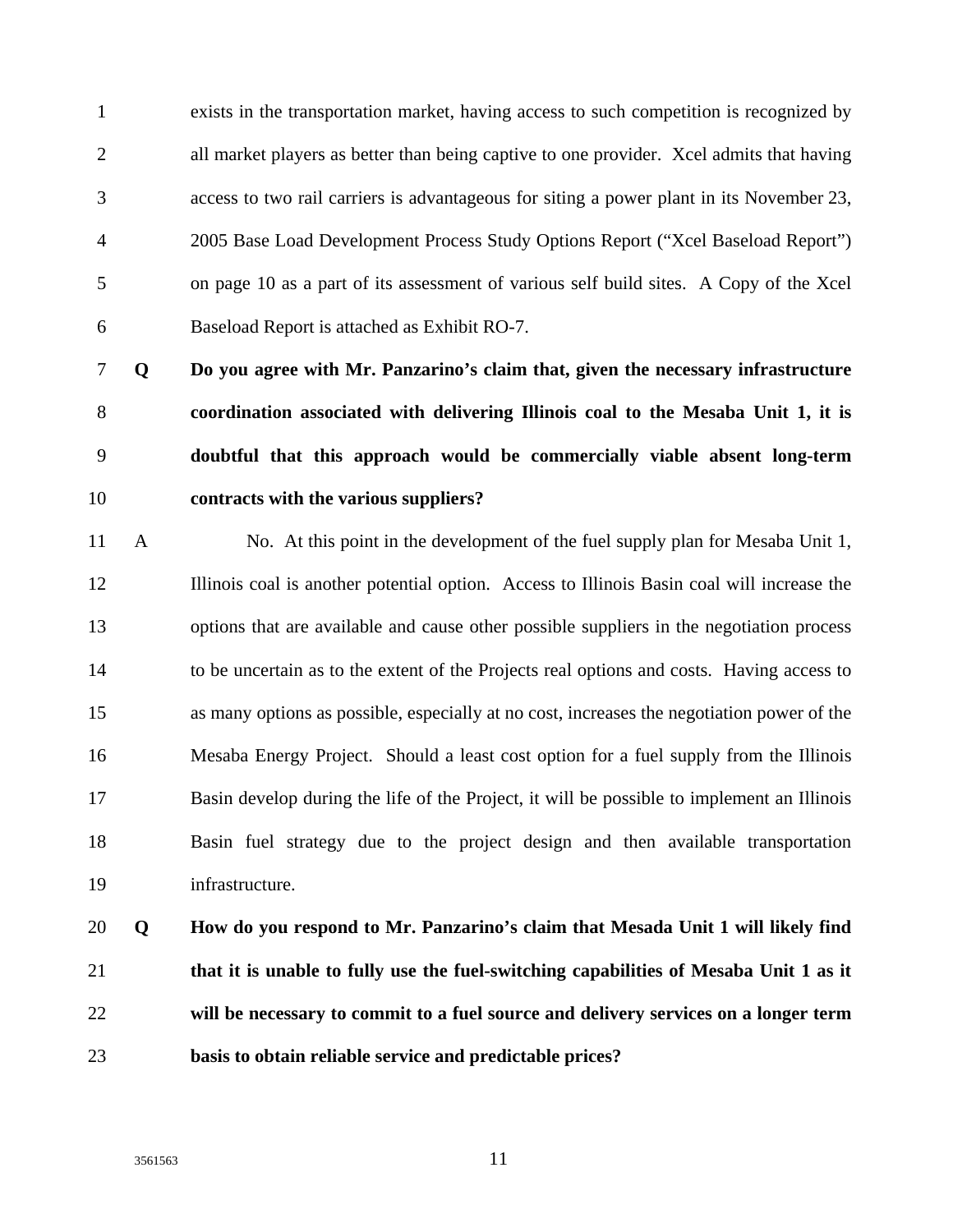1 A Mr. Panzarino's claim improperly ignores the realities of the marketplace. 2 Whether Mesaba Unit 1 utilizes all its fuel switching capability will be determined by 3 the marketplace over the project's life. The fact that the project has the capability to 4 switch fuel will act as a hedge against volatility in any one market segment, either fuel 5 or transportation. With anticipated contract flexibility it will be possible to respond to 6 price increases in one market segment by switching all or part of its fuel supply.

7 **Q Do you agree with Mr. Panzarino that, given the plans for future capital**  8 **investments by the railroads, that continued upward pressure on delivered prices**  9 **can be expected?** 

10 A No and neither does the Department of Energy. As noted in the EIA Annual 11 Energy Outlook 2006, attached as Exhibit RO-4, which takes into account future 12 expansion plans in the energy consuming economy, upward pressure on both mine 13 mouth prices and transportation rates are expected to moderate after 2010 compared to 14 2004 prices. By maintaining a flexible fuel supply plan, the Mesaba Energy Project 15 should be able to respond to pricing changes in different segments of the fuel market.

16 **Q MP witness Crowley takes the position that destination competition is beneficial**  17 **only if there is competition at the origin of shipment. Is this a correct statement?** 

18 A No, as noted above, a fuel plan that provides for transportation competition and 19 origin competition, as well as fuel type competition, has been developed for the Mesaba 20 Energy Project. The flexible fuel options available to the Mesaba Energy Project will 21 provide access to coal reserves and petroleum coke that currently have limited 22 marketability due to their high sulfur or high sodium. This plan, when implemented, 23 should provide a system of checks and balances to allow for a long term fuel supply at a 24 hedged, predictable, stable price.

3561563 12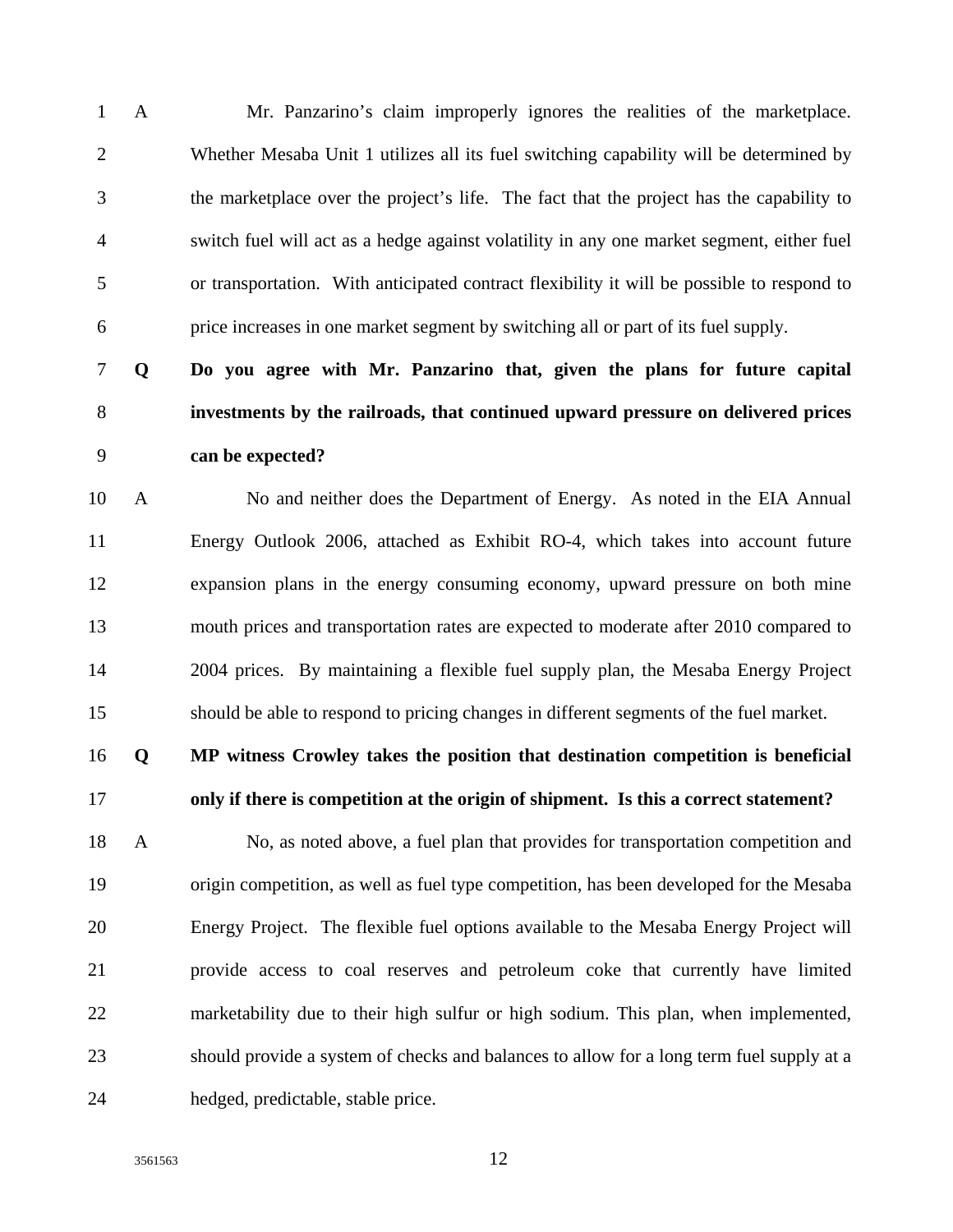#### 1 **Q Mr. Crowley also states that true competition will exist only if the competitors cost**  2 **of service is about the same. Do you agree?**

3 A No. In a competitive world, there are many pricing options available to a 4 supplier of services. These may include full cost of service as well as incremental 5 pricing. The only way to ensure that the best price is obtained, no matter how the 6 supplier of services may evaluate the options, is to be involved in the marketplace and 7 to have other options. To be held captive to a single supplier, be it for the commodity 8 or the transportation, has been recognized by Xcel Energy as a disadvantage in their 9 criteria used for evaluating and ranking sites for base load generation. Indeed, the 10 potential benefit of accessing two rail systems was recognized in the Xcel Baseload 11 Report. *See* Exhibit RO-7. This potential advantage accrues to a site without an in-12 depth analysis of the current or future competition that may exist between the carriers. 13 By having an option for fuel supplier by region, quality and type (e.g. coal or petroleum 14 coke), as well as transportation, there is the maximum assurance that competition will 15 exist and that the lowest practicable fuel supply cost can be achieved.

#### 16 **Q Mr. Crowley claims that Excelsior will have difficulty negotiating favorable rates**  17 **from rail carriers. Is this a fair assessment?**

18 A No, this is an unfounded and speculative assessment. The Mesaba Energy 19 Project represents a new customer for both fuel and transportation services and has the 20 potential of expanding its fuel use if other projects are built using IGCC given the 21 incentive under Minnesota Statutes. With the ability to access fuel over potentially 22 under-utilized transportation corridors, this new load should be an attractive market for 23 fuel suppliers and rail and motor carriers. Accordingly, the Mesaba Energy Project 24 should be able to negotiate favorable rates from rail carriers.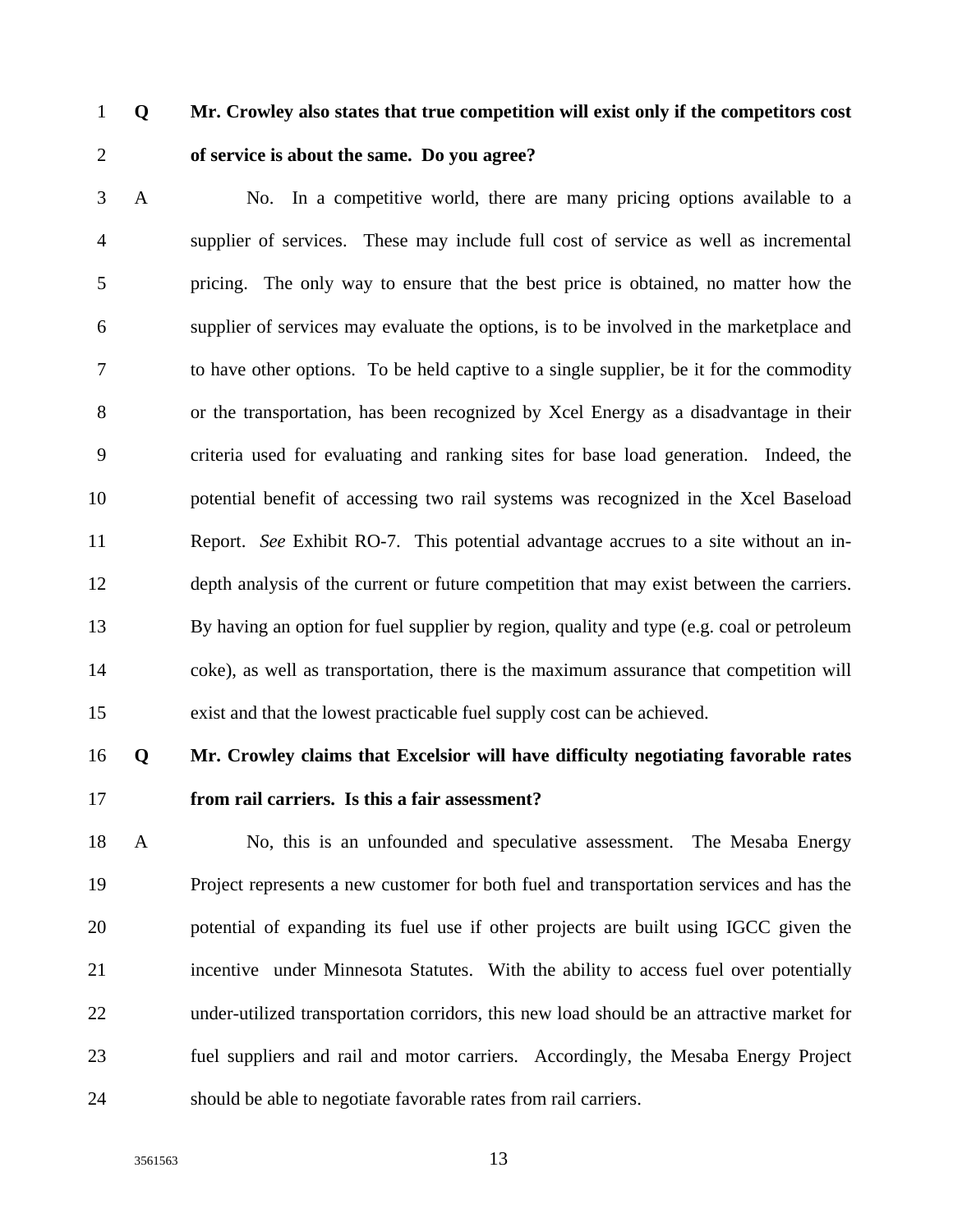#### 1 **Q Do you agree with Mr. Crowley's claim that MP will have lower rail rates for its**  2 **Boswell plant than will Mesaba?**

3 A No. Many legacy rail transportation contracts have rates that can be either lower 4 or higher than are currently available from carriers. As these contracts roll off, the new 5 transportation rates are a function of the current market and the competitive forces that 6 are in play at the time the new deal is struck. When the Boswell plant's transportation 7 contract expires in 2011, its new transportation rates will be determined, in part, by the 8 options the MP has and can realistically implement to supply fuel for that facility. 9 Indeed, Mr. Crowley states that the lack of competition results in higher prices and MP 10 will have less transportation and fuel supply options at it Clay Boswell plant than the 11 Mesaba Energy Project. Mr. Crowley's statement about competition reveals that the 12 Mesaba Energy Project should have lower transportation and fuel prices since there will 13 be more competition given the fuel flexibility and transportation alternatives of the 14 Project.

#### 15 **Q Is Mr. Crowley correct in stating that rail competition will not allow Mesaba to**  16 **have an unprecedented variety of coals?**

17 A No. In assessing a set of potential fuel supply options that are in competition 18 with each other to produce the lowest delivered cost, it is necessary to compare sets of 19 commodity costs and transportation costs. For example, Xcel and the Mesaba Energy 20 Project, through the Fuel Supply Committee envisioned by the Mesaba Energy Project 21 PPA, will compare the cost of Montana PRB coal delivered by BNSF against SPRB 22 coal delivered by UP/CN against petroleum coke delivered by truck or by CN. The use 23 of a Fuel Subcommittee to manage the fuel supply decisions of a multi-party generating 24 facility is a common and effective way to manage any risks and unknown issues as they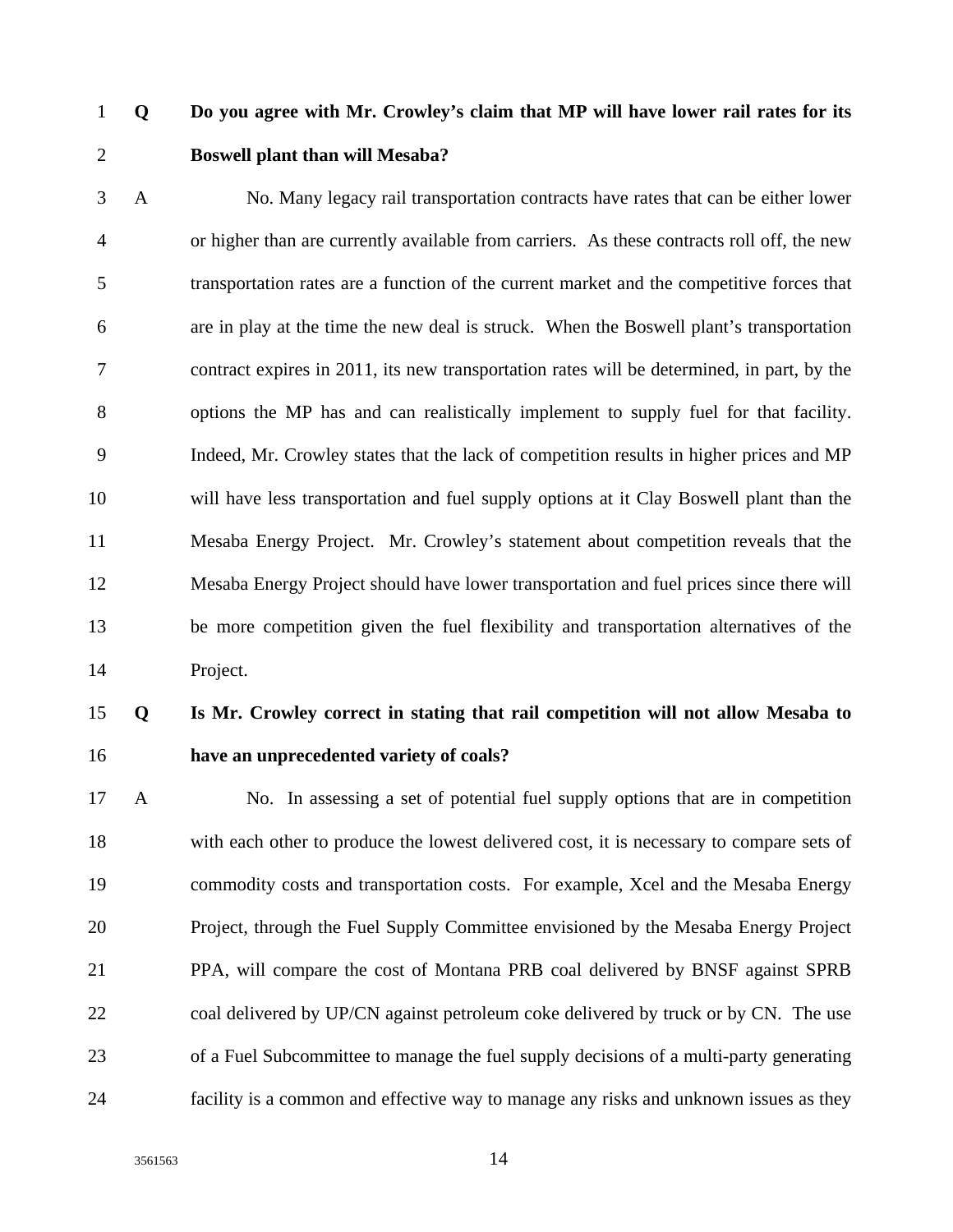1 arise. Each of these options has its own internal set of commodity prices based on 2 demand for that particular coal at the time of evaluation. This plan allows for an 3 unprecedented variety of coals and supply options that are made available by the design 4 of the plant and its location with service by three rail carriers and truck haul to be 5 considered by the Fuel Supply Committee in developing the Supply Plan for Mesaba.

- 
- 

### 6 **Q Mr. Crowley claims that rail carriers will not compete for Mesaba's business and**  7 **that with only two rail carriers currently operating in the PRB, BNSF and UP each**  8 **have a large amount of market power and can push prices up, do you agree?**

9 A No, because there is nothing to indicate that the potential incremental revenue to 10 be derived by a rail carrier through providing transportation services to Mesaba will be 11 avoided or rejected by any of the rail carriers. Mesaba is a new high volume customer 12 and as such should be sought after. When the anticipated debottlenecking of the rail 13 system has been achieved over the next few years, the railroads will be seeking new 14 business and new revenues to bolster their earnings. For a captive plant like Boswell, 15 the BNSF will have little incentive to offer an attractive, low price because they know 16 that they can count on and will get that business. For a plant with multiple options like 17 the Mesaba Energy Project, carriers will offer their best prices to get the business. MP 18 realized the benefit of having a second real or potential transportation provider when it 19 entered into contract negotiations with the BNSF for a 10 year contract in 2001. By 20 proposing participation in a new short line railroad that would have interconnected the 21 Boswell plant to the CN and UP, they were able to secure a 10 year rail contract for that 22 facility and the Laskin Energy Center near Hoyt Lakes, with coal supplied from the 23 NPRB. While this new transportation link would have resulted in a longer 24 transportation distance, the mere threat of new competition over the CN and UP resulted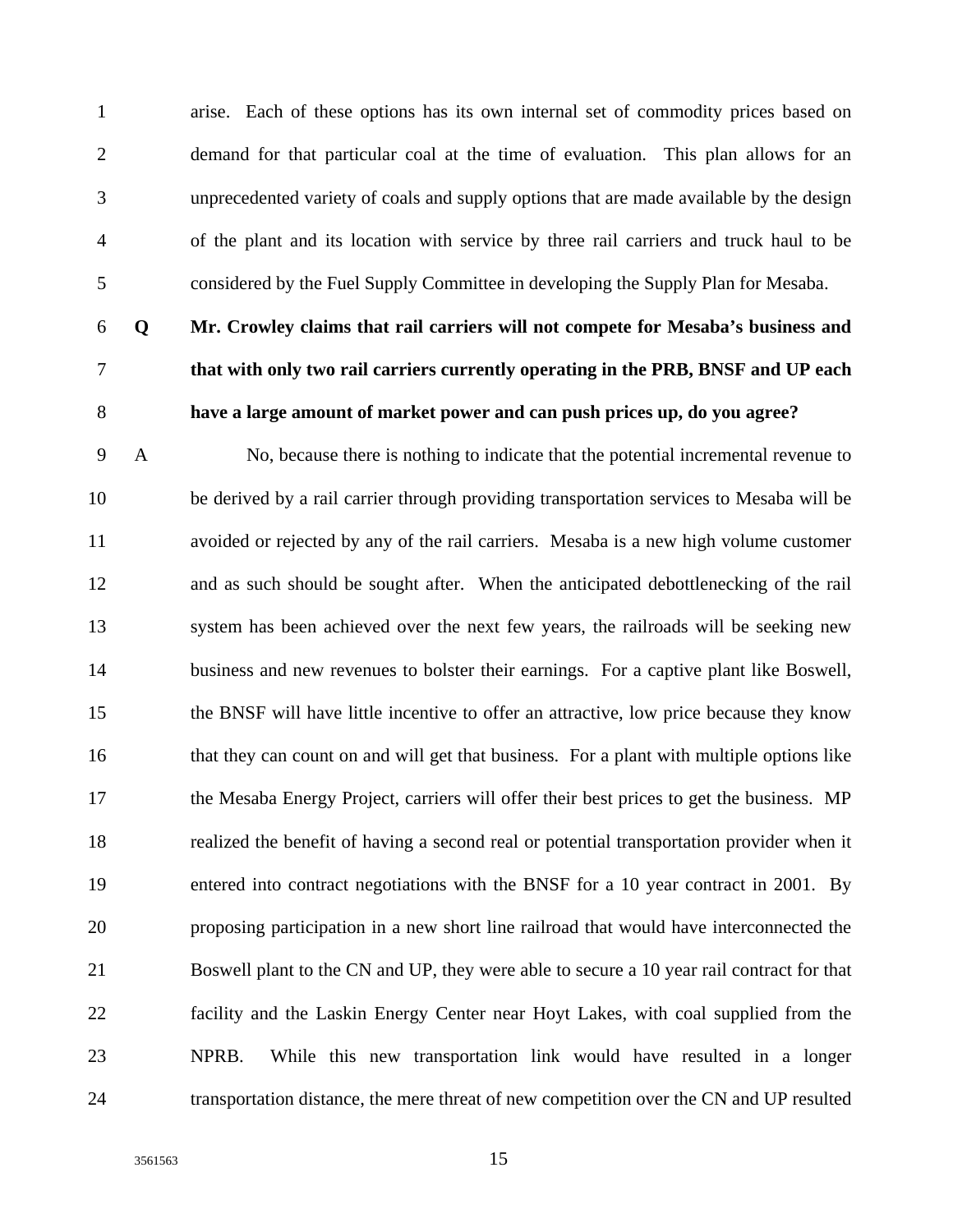| $\mathbf{1}$   |              | in a successful negotiation with the BNSF as noted in MP's press release about the new    |
|----------------|--------------|-------------------------------------------------------------------------------------------|
| $\mathbf{2}$   |              | Agreement with BNSF. A copy of the MP Press Release is attached as Exhibit RO-6.          |
| 3              |              | However, when the current transportation agreement expires in 2011, Minnesota Power       |
| $\overline{4}$ |              | may actually have to construct the additional rail link to be able to achieve the same    |
| 5              |              | negotiating position that the Mesaba Energy Project will have due to its location and     |
| 6              |              | planned fuel supply diversity. The Mesaba Energy Project has built into its facility the  |
| $\tau$         |              | actual competition that MP only proposed by including rail spurs for both BNSF and        |
| 8              |              | CN and by including fuel flexibility into the design of its IGCC plant. Such built in     |
| 9              |              | competition should help thwart any "market power."                                        |
| 10             | Q            | How do you respond to the claim by Mr. Crowley that the railroads are reluctant           |
| 11             |              | to compete with each other on moves that are theoretically competitive and                |
| 12             |              | Mesaba Unit 1 will find it difficult to negotiate favorable contract terms with the       |
| 13             |              | railroads, particularly from the NPRB?                                                    |
| 14             | $\mathbf{A}$ | See my response to the previous question. In addition, there is no evidence that          |
| 15             |              | the Class 1 railroads will not compete against each other when a competitive situation is |
| 16             |              | presented.                                                                                |
| 17             | Q            | Do you agree with Mr. Crowley that the Mesaba Unit 1 should not expect rail rates         |
| 18             |              | to fall for transporting coal from where he expects coal to be sourced from?              |
| 19             | $\mathbf{A}$ | No. The Mesaba Energy Project has not committed to any sourced fuel supply                |
| 20             |              | but has maintained the optionality of a diverse and flexible fuel supply including        |
| 21             |              | petroleum coke, western sub-bituminous and Illinois Basin bituminous coals. Because       |
| 22             |              | some of these coals have restricted markets, due to their higher sulfur or sodium,        |
| 23             |              | currently available, low cost reserves have not been developed or are not being           |
| 24             |              | produced in the quantities that are forecast to be available. A new high volume           |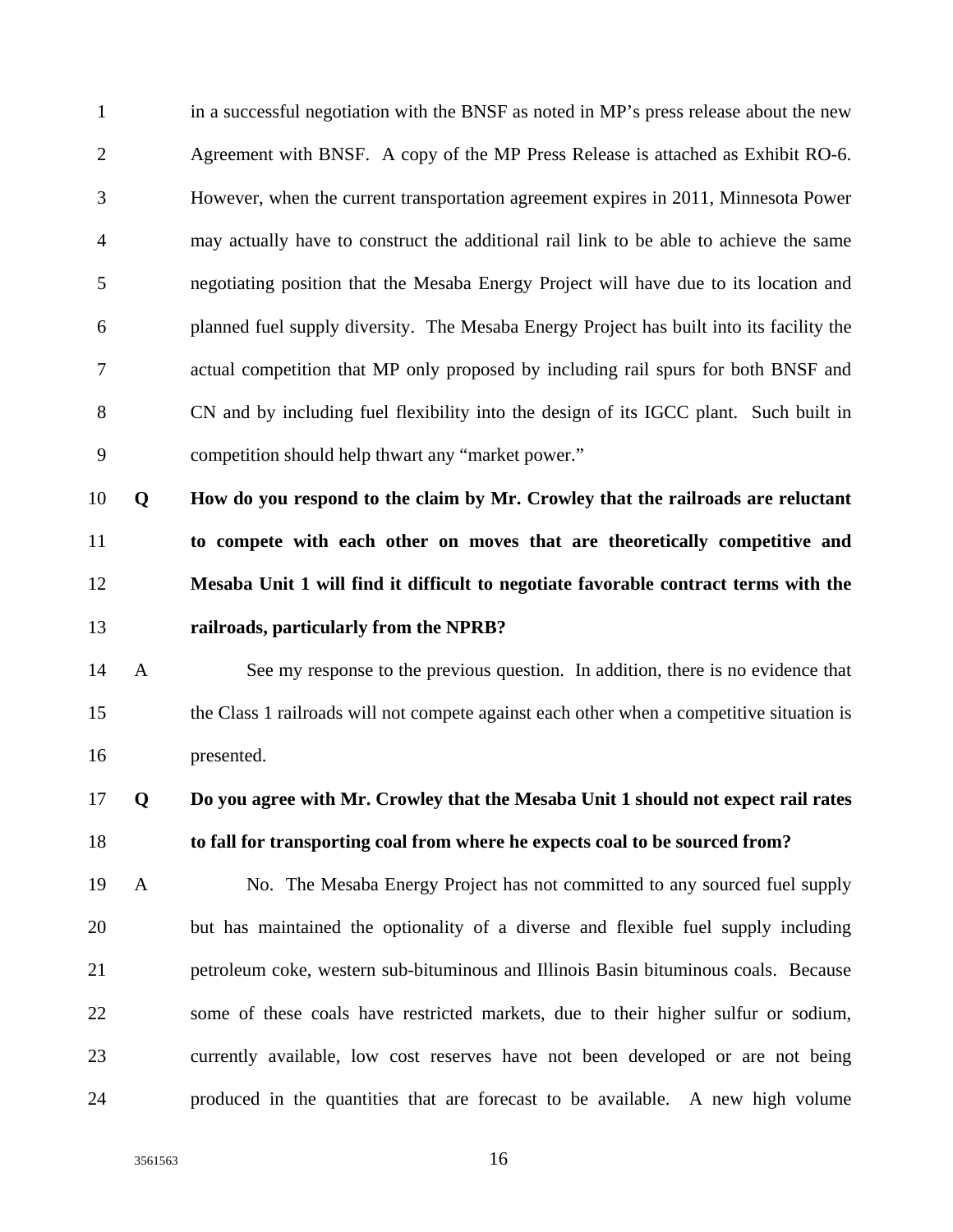1 customer like the Mesaba Energy Project can allow these dormant resources to be 2 produced and transportation developed in an existing, non-bottlenecked corridor at 3 competitive prices. The fuel flexibility and interconnection with two rail carriers of the 4 Mesaba Energy Project will provide significantly more negotiating leverage than MP 5 had in 2001 and the potential for better results.

6 **Q How do you respond to the statement by Mr. Crowley that neither the BNSF nor**  7 **the CN can deliver directly on site to the Mesaba Project without a spur line being**  8 **built?** 

9 A While it is currently correct that neither the BNSF nor the CN currently have 10 lines that cross the Mesaba Generating Plant site, both of these railroads have mainlines 11 within 2 miles of the preferred West site. The Mesaba Project contemplates the 12 construction of rail spurs from both the BNSF and the CN to provide diversity in 13 transportation systems to ensure a least cost fuel supply.

14 **IV. CONCLUSION** 

15 **Q Does this conclude your prepared rebuttal testimony?** 

16 A Yes.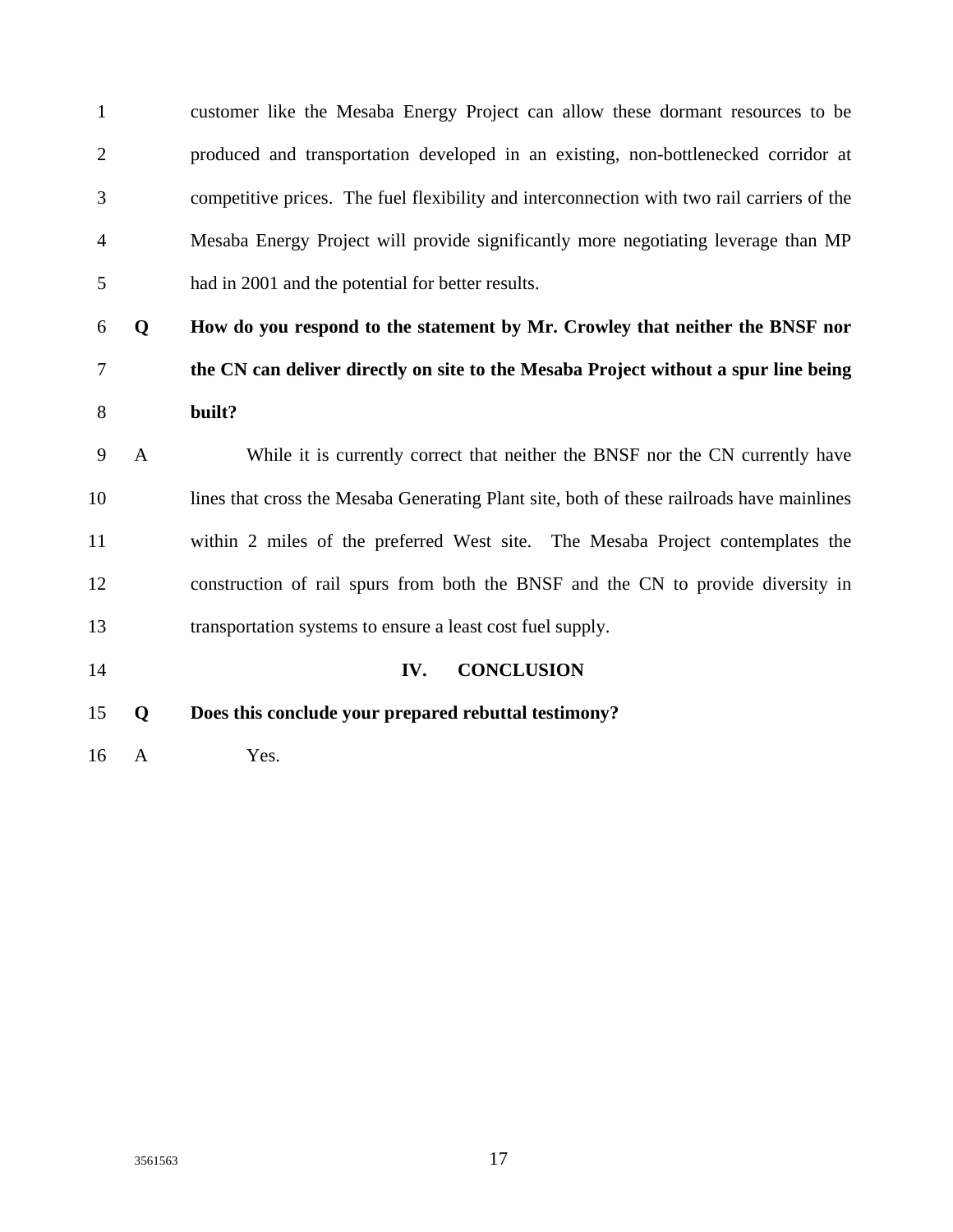# **EXHIBIT NO. \_\_\_\_ (RO-1)**

**Resume of Ralph Olson**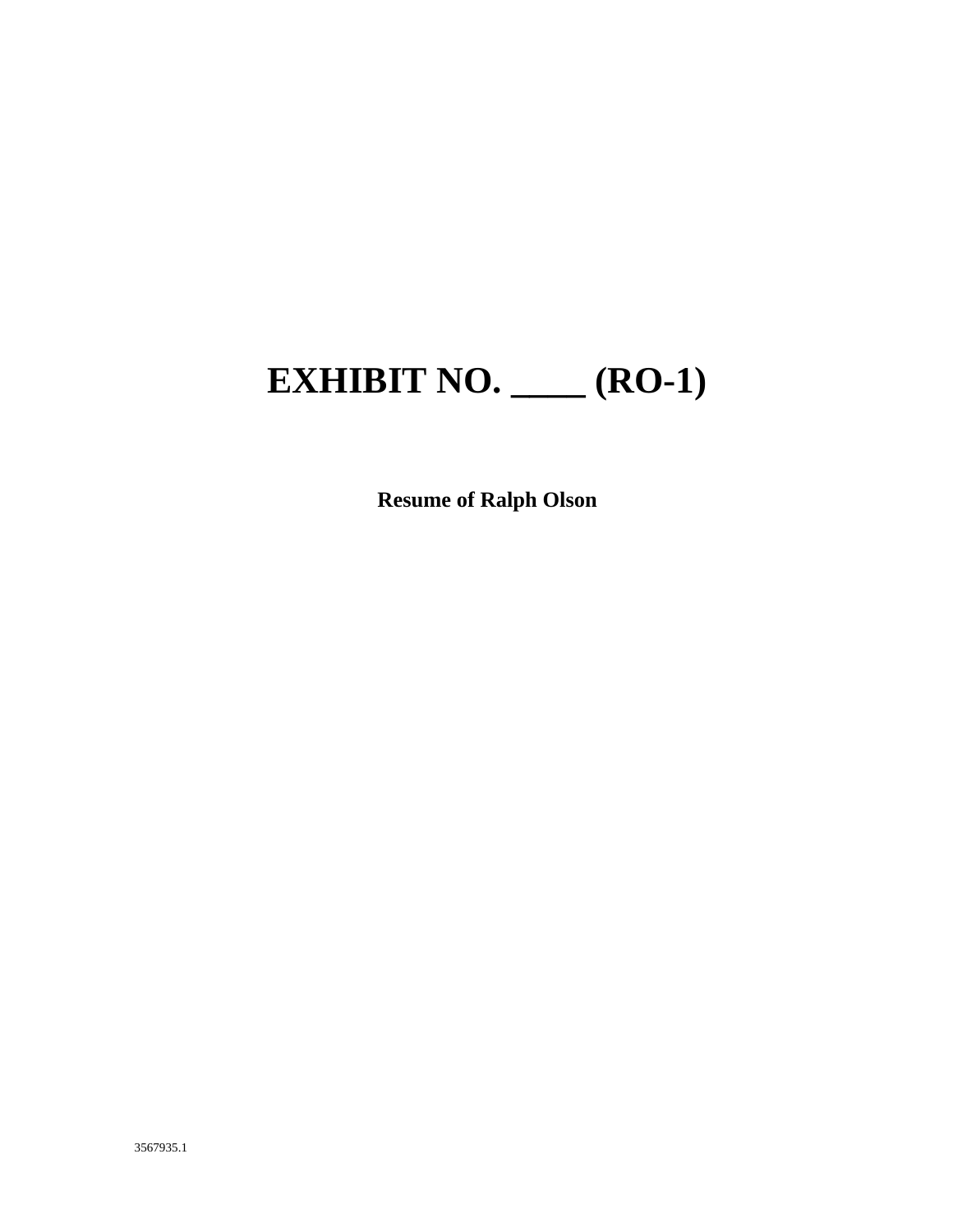## **EXHIBIT NO. \_\_\_\_ (RO-2)**

**Argus Petroleum Coke, May 9, 2006, Page 8**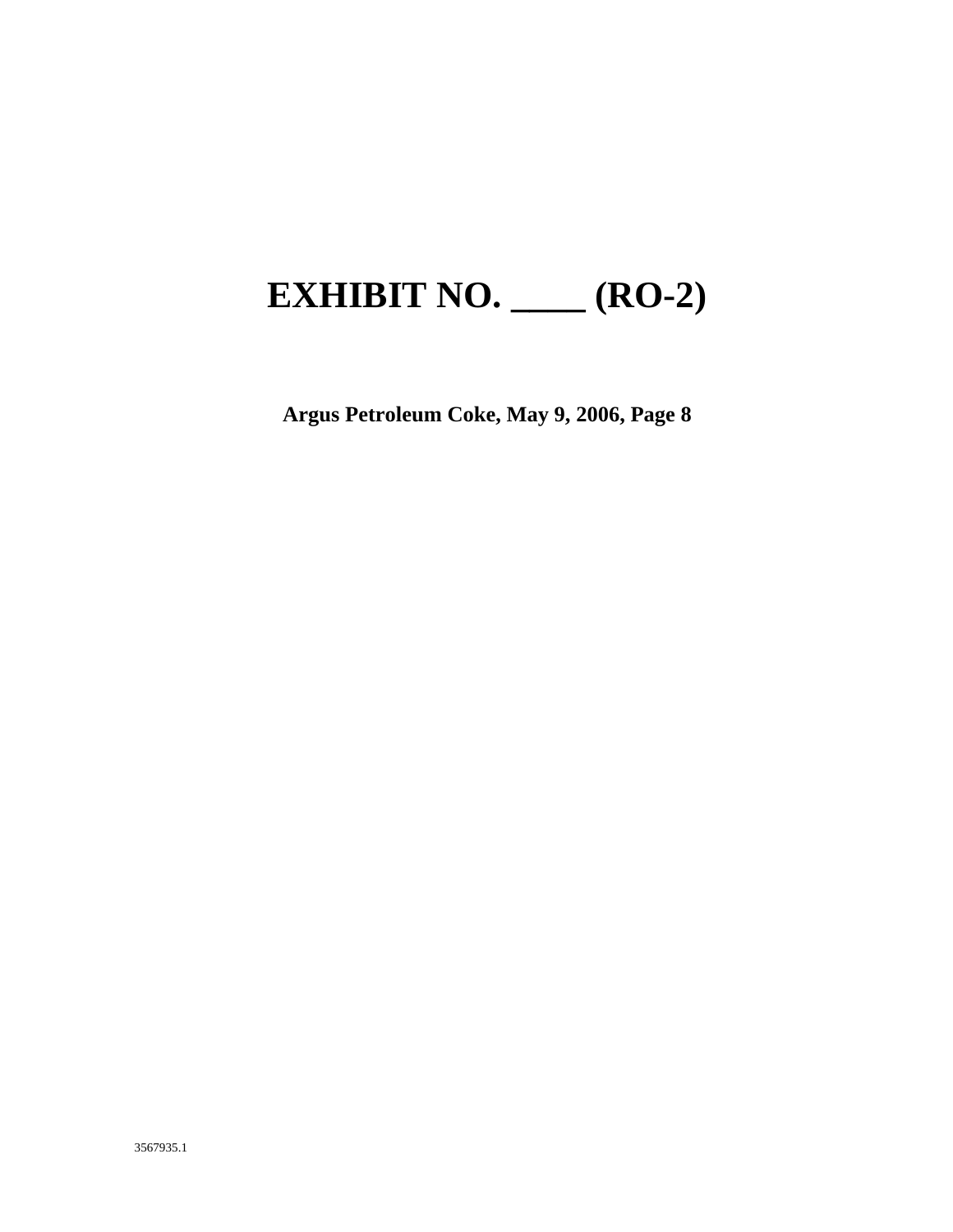# **EXHIBIT NO. \_\_\_\_ (RO-3)**

**Airline Fuel Hedging**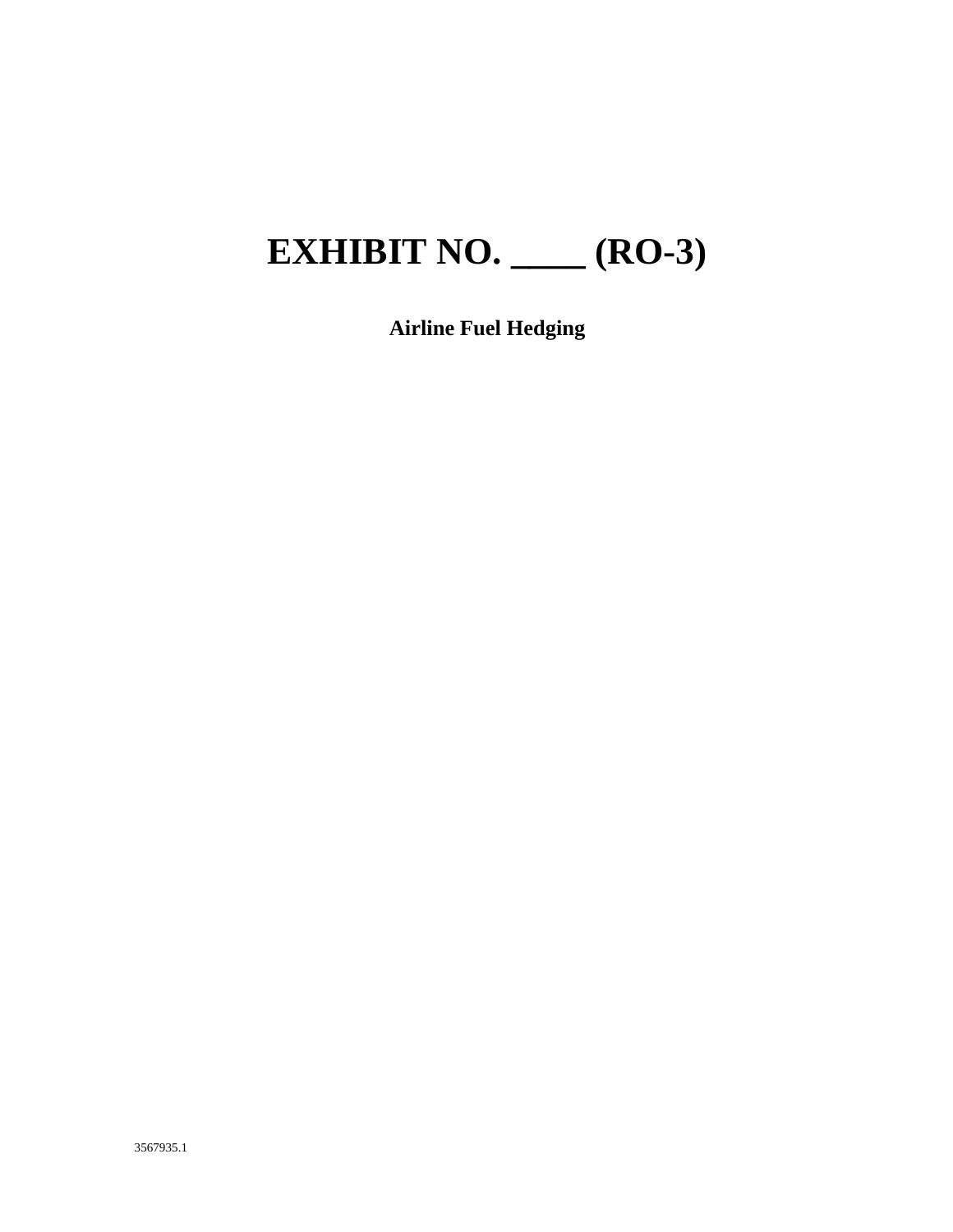## **EXHIBIT NO. \_\_\_\_ (RO-4)**

**EIA Annual Energy Outlook 2006, Page 100**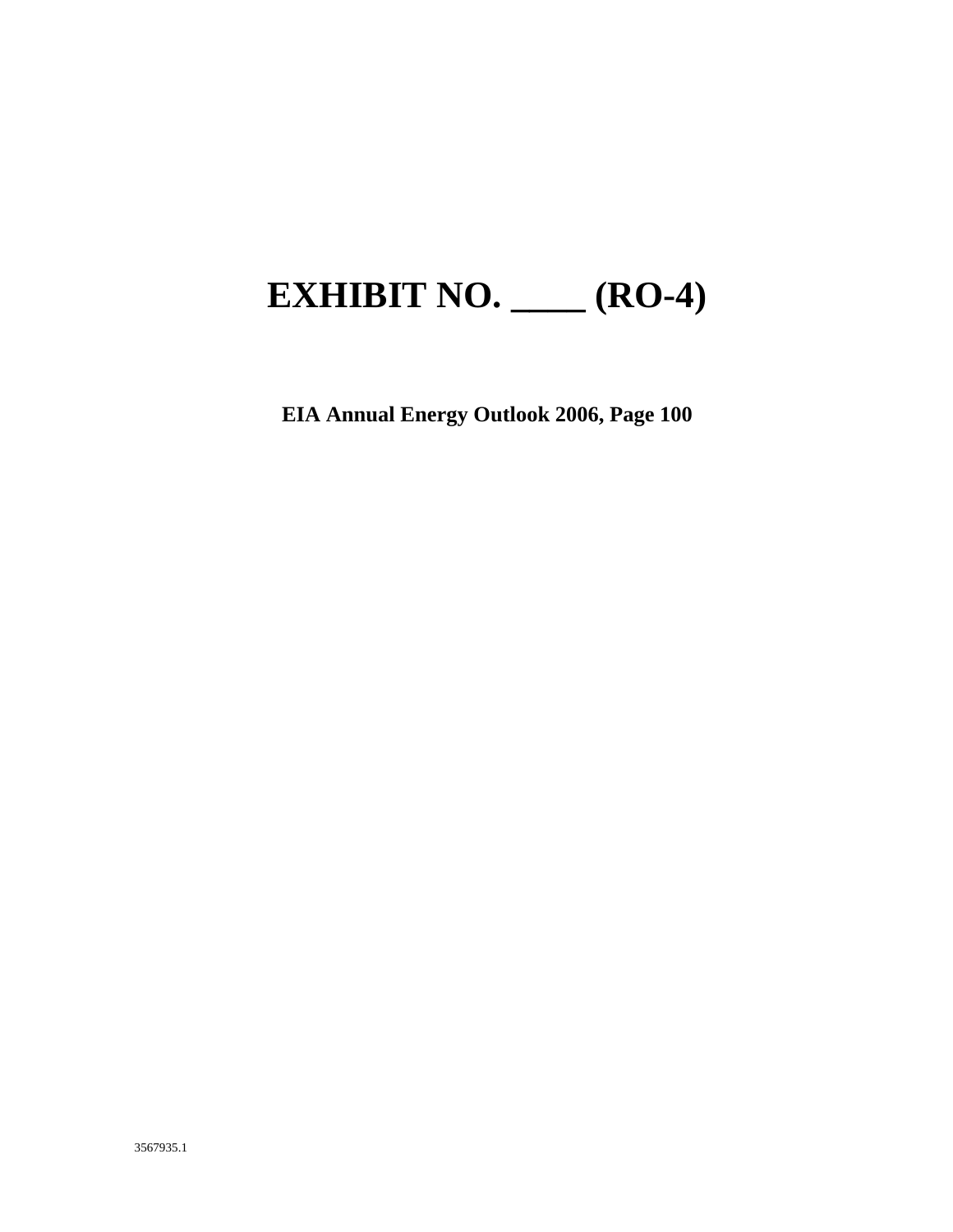## **EXHIBIT NO. \_\_\_\_ (RO-5)**

#### **UP SPRB Embargo**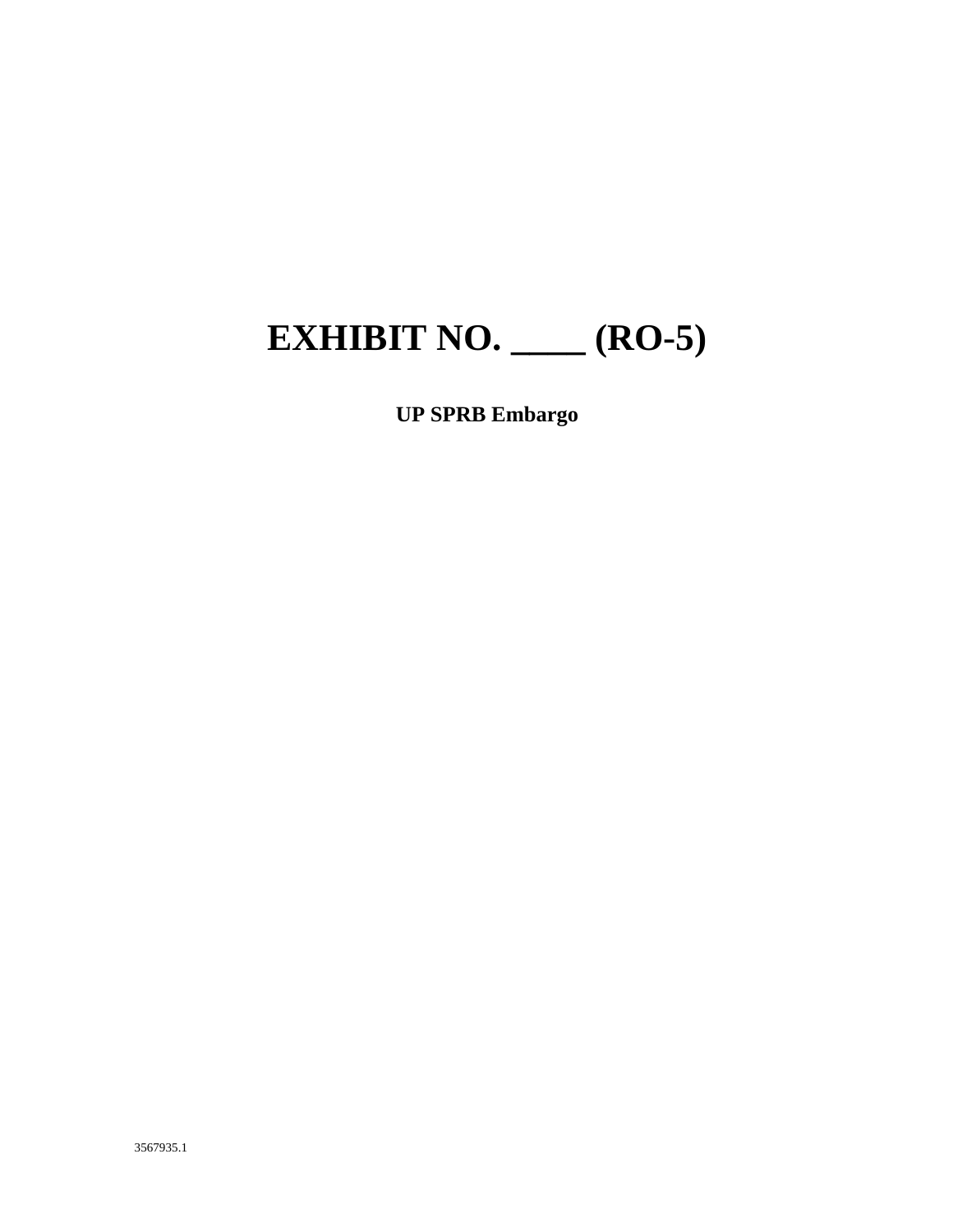## **EXHIBIT NO. \_\_\_\_ (RO-6)**

**MP Press Release**